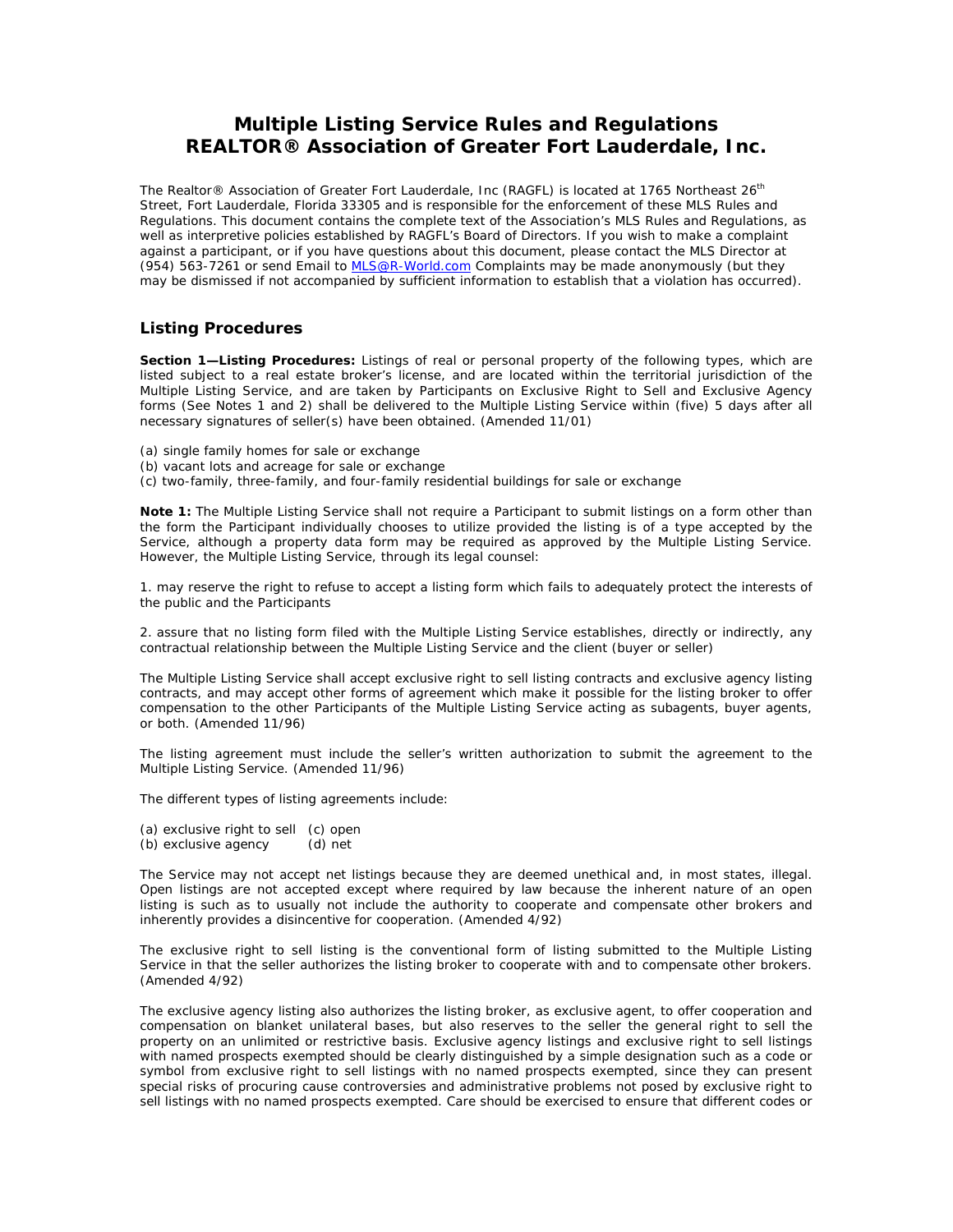symbols are used to denote exclusive agency and exclusive right to sell listings with prospect reservations. (Amended 4/92)

**Note 2:** A Multiple Listing Service does not regulate the type of listings its Members may take. This does not mean that a Multiple Listing Service must accept every type of listing. The Multiple Listing Service shall decline to accept open listings (except where acceptance is required by law) and net listings, and it may limit its service to listings of certain kinds of property. But, if it chooses to limit the kind of listings it will accept, it shall leave its Members free to accept such listings to be handled outside the Multiple Listing Service.

**Types of Properties:** Following are some of the types of properties that may be published through the Service, including types described in the preceding paragraph that are required to be filed with the Service and other types that may be filed with the Service at the Participant's option provided, however, that any listing submitted is entered into within the scope of the Participant's licensure as a real estate broker: (Amended 11/91)

RE1 Single Family Residential / Mobile Home RE2 Condo / COOP / Townhouse RNT Residential Rental RIN Residential Income RLD Residential Land CLD Commercial Land COM Commercial BUS Business Opportunity

Section 1.1-Listings Subject to Rules and Regulations of the Service: Any listing taken on a contract to be filed with the Multiple Listing Service is subject to the rules and regulations of the Service upon signature of the seller(s).

**Section 1.2—Detail on Listings Filed with the Service:** A listing agreement or property data form, when filed with the Multiple Listing Service by the listing broker, shall be complete in every detail which is ascertainable as specified on the property data form.

**Section 1.2.1—Limited Service Listings:** The listing type L.R. (Limited Representation) represents participating Brokers who offer their seller/client little or no property marketing services (other than submitting the listing to MLS). For this service the Broker usually receives a flat fee from the seller and offers compensation/cooperation to other MLS participants.

Limited Representation Listing agreements are agreements under which the listing broker will not provide one, or more, of the following services:

(a) arrange appointments for cooperating brokers to show listed property to potential purchasers but instead gives cooperating brokers authority to make such appointments directly with the seller(s);

(b) accept and present to the seller(s) offers to purchase procured by cooperating brokers but instead gives cooperating brokers authority to present offers to purchase directly to the seller(s);

(c) advise the seller(s) as to the merits of offers to purchase;

(d) assist the seller(s) in developing, communicating, or presenting counter-offers; or

(e) participate on the seller(s) behalf in negotiations leading to the sale of the listed property

Limited Service listings will be identified with an appropriate code or symbol (e.g. "LR" or "LS") in MLS compilations so potential cooperating brokers will be aware of the extent of the services the listing broker will provide to the seller(s), and any potential for cooperating brokers being asked to provide some or all of these services to listing brokers' clients, prior to initiating efforts to show or sell the property. (Adopted 05/01)

### **Section 1.2.2-Rentals and Lease/Option of Multiple Listings:**

Where properties filed with the Service are rented or lease/option the following procedure will be followed:

(a) Rental listings may appear in the MLS for no more than 93 days (maximum number of days if three 31-day consecutive months) at any one time to prevent the system from being cluttered with rental listings not removed once rented. In the event that the listing is renewed or has an expiration date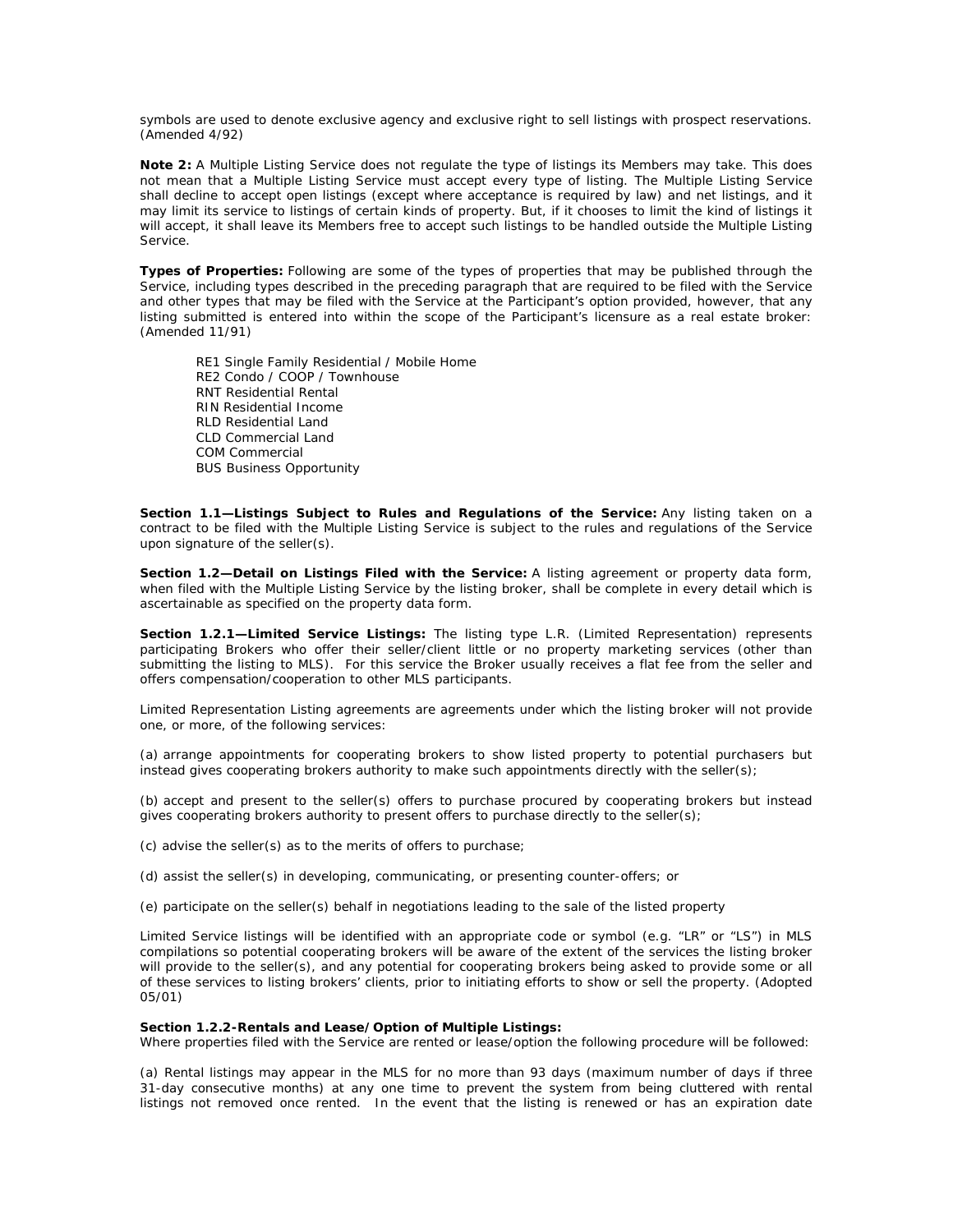beyond the 93-day period, such listings must be re-entered or re-submitted so as to continue to appear in the MLS.

(b) When a rental property has been placed in the MLS, within five (5) business days upon agreement to lease, the status should be changed to Pending. When the rental is complete, within five (5) business days the status should be changed to Rented.

(c) If the property is rented with an option to purchase, the participant shall change the status on the rental listing to Rented. If the property is also in the MLS as a listing for sale, then the Participant shall change the status to Pending. If the option is exercised and the transaction closes, the Participant shall change the status to Sold. This information is to be filed with the Service only if it is to be input by the Association.

**Section 1.2.3- Transfer of Listings:** A listing may be assigned from one Participant to another. In the case of the transfer or assignment of any current listings from one corporation to another the Association must be provided with a copy of the written agreement transferring the listings, signed by the Participants or Trustees of both corporations, and including a list of all listings to be transferred. Also required are copies of letters sent to the owners of each property covered by the agreement, advising them of the transfer of the listing. Upon receipt of these documents the listings will be transferred. In the case of the transfer of listings involving a Participant who is not incorporated (Sole Proprietor, Partnership etc), a Change of Status form including the signature of the principal(s) or owner(s) of the properties to be transferred is required. (Note: The Service may not require that the assignment or transfer agreement be enacted on an Association-maintained form; however, if the principals and owner desire to use the Association form as their agreement, this is acceptable, and no separate agreement would need to be submitted in such instances.) The listing will not be reprocessed. A notice of the change will be made in the computerized MLS as well as MLS books.

**Section 1.2.4 - Non-Members:** No listing shall be made available to any non-member Broker without the consent of the Listing Participant. However, Participants are encouraged to cooperate with nonmembers in the sale of their own listings.

**Section 1.2.5 - Less than Fee Simple:** If a seller is other than the fee simple titleholder, his/her interest in the property shall be shown in the "Broker Remarks" column of the listing form.

**Section 1.2.6 - Instructions to Photographer:** When there are special instructions (i.e.: need for an appointment), this should be noted as "Call Agent or Owner for Appointment" in either the field for Directions or Photo Instructions. This applies for completion of Profile Sheets as well as the On-Line Program. Photos charges will appear on the Brokers monthly statement. When requesting two photos, the front and back views of the property will be taken.

Each listing that is entered into the service may be photographed at the Broker's request for the MLS book with the exception of Land, Rental and any properties under construction. The Participant may receive one (1) photo for each of their listings for advertising purposes by selecting Glos1 or Glos2 option in the Photo field (additional charge applies).

For photo instruction codes and costs highlight the field and press F1 for help upon entry.

**Section 1.3—Exempted Listings:** If the seller refuses to permit the listing to be disseminated by the Service, the Participant may then take the listing ("office exclusive") and such listing shall be filed with the Service but not disseminated to the Participants. Filing of the listing should be accompanied by certification signed by the seller that he does not desire the listing to be disseminated by the Service.

**Section 1.4—Change of Status of Listing:** Any change in listed price or other change in the original listing agreement shall be made only when authorized in writing by the seller and shall be filed with the Service within five (5) business days (excepting weekends, holidays, and postal holidays) after the authorized change is received by the listing broker.

**Section 1.5—Withdrawal of Listing Prior to Expiration:** Listings of property may be withdrawn from the Multiple Listing Service by the listing broker before the expiration date of the listing agreement. Copies of the Change of Status form/agreement between the owner and the Listing Participant which authorizes the withdrawal must be maintained on file by the Listing Participant. In the event the withdrawal is input by the Listing Participant no documentation need be sent to the Service.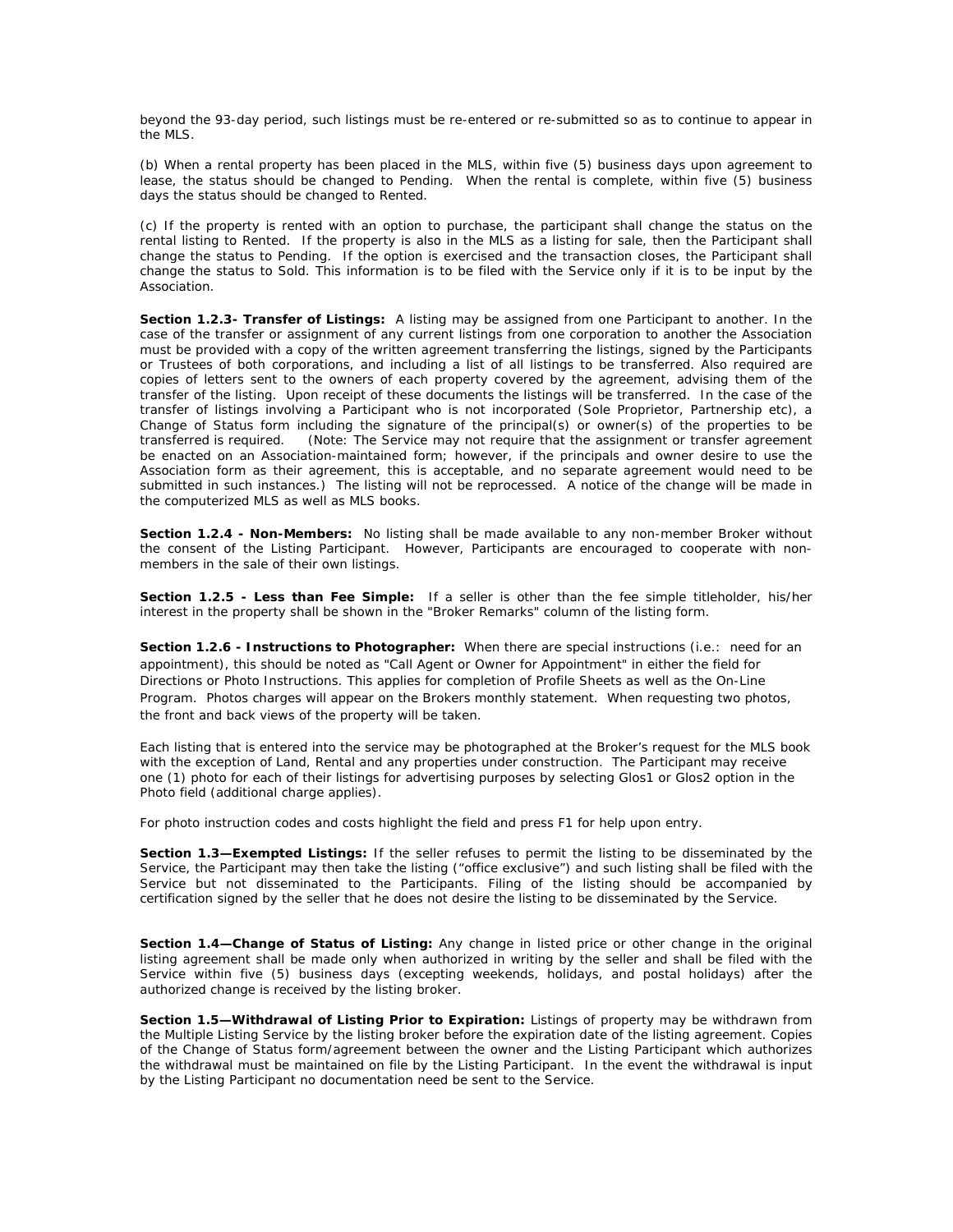Conditional withdrawals (status shown as W) or temporarily off market (Status T) may be reactivated by changing status field to Active. Unconditional withdrawals or cancelled (status shown as C) cannot be reactivated and must be entered as a new listing on the MLS system.

Sellers do not have the unilateral right to require an MLS to withdraw a listing without the listing broker's concurrence. However, when a seller(s) can document that his exclusive relationship with the listing broker has been terminated, the Multiple Listing Service may remove the listing at the request of the seller. (Adopted 11/96)

**Section 1.6—Contingencies Applicable to Listings:** Any contingency or conditions of any term in a listing shall be specified and noticed to the Participants.

**Section 1.7—Listing Price Specified:** The full gross listing price stated in the listing contract will be included in the information published in the MLS compilation of current listings. The listing participant must indicate if a listing is utilizing range pricing by the placement of an R for range pricing in the range price field (RP) at the time that the listing information is entered into the MLS System. In those circumstances where a range price is used, the highest price must be entered as the high listing price. The low list price must also be published in the appropriate field. A zero dollar amount is not acceptable as the low end of the price range.

(Amended 11/92)

**Section 1.8—Listing Multiple Unit Properties:** All properties which are to be sold or which may be sold separately must be indicated individually in the listing and on the property data form. When part of a listed property has been sold, proper notification should be given to the Multiple Listing Service.

**Section 1.9—No Control of Commission Rates or Fees Charged by Participants:** The Multiple Listing Service shall not fix, control, recommend, suggest, or maintain commission rates or fees for services to be rendered by Participants. Further, the Multiple Listing Service shall not fix, control, recommend, suggest, or maintain the division of commissions or fees between cooperating Participants or between Participants and nonparticipants.

**Section 1.10—Expiration of Listings:** Listings filed with the Multiple Listing Service will automatically be removed from the compilation of current listings on the expiration date specified in the agreement, unless prior to that date the MLS receives notice that the listing has been extended or renewed. (Amended 11/01)

If notice of renewal or extension is received after the listing has been removed from the compilation of current listings, the extension or renewal will be published in the same manner as a new listing. Extensions and renewals of listings must be signed by the seller(s) and filed with the Service. (Amended 11/01)

**Section 1.11**—**Termination Date on Listings:** Listings filed with the Service shall bear a definite and final termination date, as negotiated between the listing broker and the seller.

**Section 1.12—Jurisdiction:** Only listings of the designated types of property located within the jurisdiction of the MLS are required to be submitted to the Service. Listings of property located outside the MLS's jurisdiction will be accepted if submitted voluntarily by a Participant, but cannot be required by the Service. (Amended 11/01)

**Note: Out-of-state/ Out-of-Country Listings:** In concurrence with the policies of the Florida Association of Realtors® the MLS will accept out-of-state or out-of-country listings as long as the owner of the property is a resident of Florida. In the case of out-of-country listings (with the exception of the Bahamas, where an agreement from the Bahamian Government already exists), it must be pointed out that it is the responsibility of the seller, not the listing agency, to obtain necessary permissions from the Government of the country in which the property is located. Also, in certain circumstances where the owner of a property located in another country wishes to purchase property in Florida, with the sale of the other property being a contingency on the owners ability to consummate a purchase here, these listings will also be accepted.

**Section 1.13—Listings of Suspended Participants:** When a Participant of the Service is suspended from the MLS for failing to abide by a membership duty (i.e., violation of the Code of Ethics, Association bylaws, MLS rules and regulations, or other membership obligation except failure to pay appropriate dues, fees, or charges), all listings currently filed with the MLS by the suspended Participant shall, at the Participant's option, be retained in the Service until sold, withdrawn or expired, and shall not be renewed or extended by the MLS beyond the termination date of the listing agreement in effect when the suspension became effective. If a Participant has been suspended from the Association (except where MLS participation without Association membership is permitted by law) or MLS (or both) for failure to pay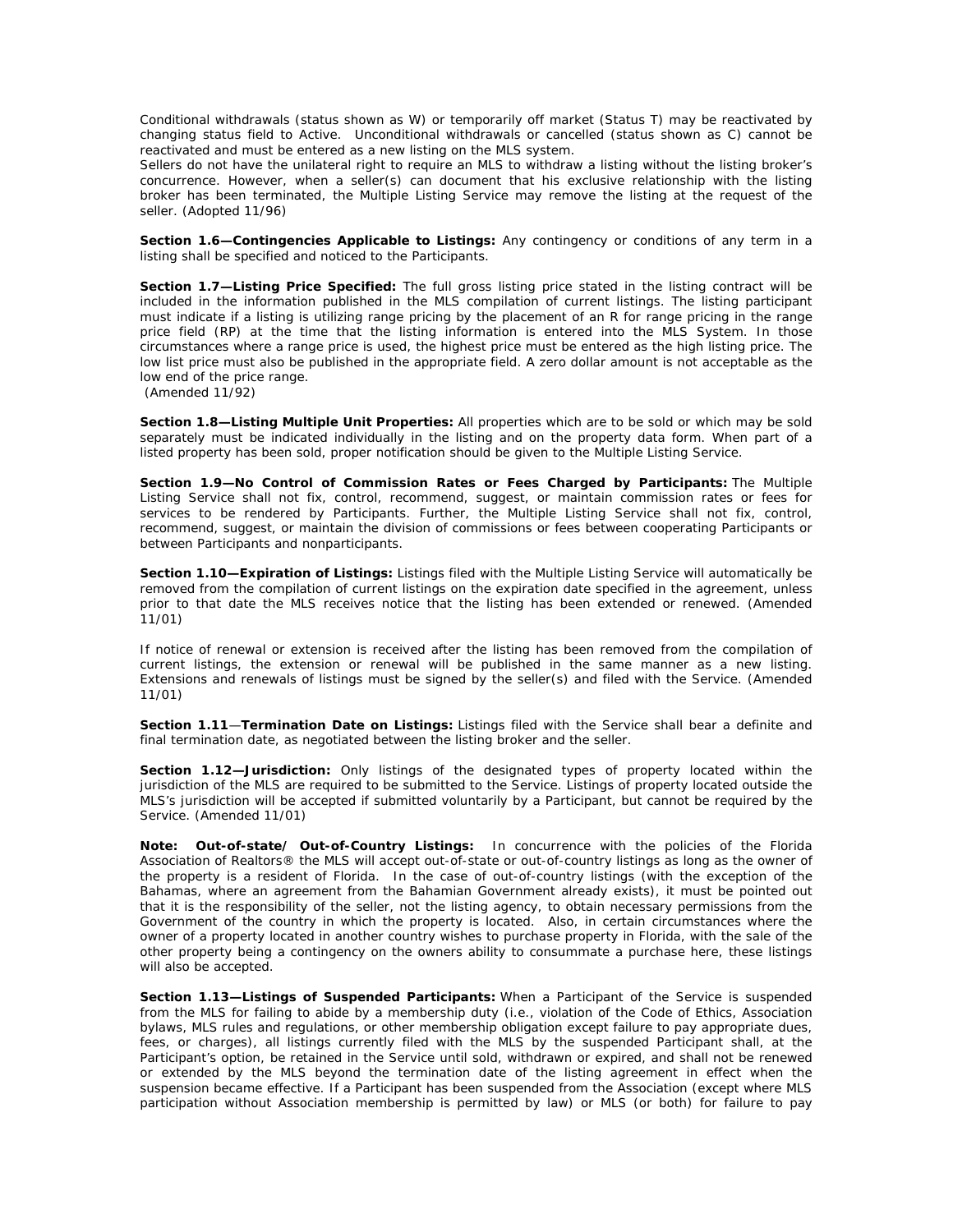appropriate dues, fees, or charges, an Association MLS is not obligated to provide MLS services, including continued inclusion of the suspended Participant's listings in the MLS compilation of current listing information. Prior to any removal of a suspended Participant's listings from the MLS, the suspended Participant should be advised, in writing, of the intended removal so that the suspended Participant may advise his clients.

**Section 1.14—Listings of Expelled Participants:** When a Participant of the Service is expelled from the MLS for failing to abide by a membership duty (i.e., violation of the Code of Ethics, Association bylaws, MLS rules and regulations, or other membership obligations except failure to pay appropriate dues, fees, or charges), all listings currently filed with the MLS shall, at the expelled Participant's option, be retained in the Service until sold, withdrawn, or expired, and shall not be renewed or extended by the MLS beyond the termination date of the listing agreement in effect when the expulsion became effective. If a Participant has been expelled from the Association (except where MLS participation without Association membership is permitted by law) or MLS (or both) for failure to pay appropriate dues, fees, or charges, an Association MLS is not obligated to provide MLS services, including continued inclusion of the expelled Participant's listings in the MLS compilation of current listing information. Prior to any removal of an expelled Participant's listings from the MLS, the expelled Participant should be advised, in writing, of the intended removal so that the expelled Participant may advise his clients.

**Section 1.15—Listings of Resigned Participants:** When a Participant resigns from the MLS, the MLS is not obligated to provide services, including continued inclusion of the resigned Participant's listings in the MLS compilation of current listing information. Prior to any removal of a resigned Participant's listings from the MLS, the resigned Participant should be advised, in writing, of the intended removal so that the resigned Participant may advise his clients.

# **Selling Procedures**

**Section 2—Showings and Negotiations:** Appointments for showings and negotiations with the seller for the purchase of listed property filed with the Multiple Listing Service shall be conducted through the listing broker, except under the following circumstances:

(a) the listing broker gives the cooperating broker specific authority to show and/or negotiate directly, or

(b) after reasonable effort, the cooperating broker cannot contact the listing broker or his representative; however, the listing broker, at his option, may preclude such direct negotiations by cooperating brokers. (Amended 4/92)

© Cooperating Participant(s) shall notify the Listing Participant(s) immediately by of acceptance of an offer to purchase or rent and shall make delivery of a copy of the executed contract or Agreement To Enter Into a Lease within 24 hours after acceptance.

**Section 2.1—Presentation of Offers:** The listing broker must make arrangements to present the offer as soon as possible, but not later than 24 hours after receipt of notification of offer, or give the cooperating broker a satisfactory reason for not doing so. The listing office will not be the judge of what the owners will or will not accept. (Amended 4/92)

**Section 2.2—Submission of Written Offers and Counter-offers:** The listing broker shall submit to the seller all written offers until closing unless precluded by law, government rule, regulation, or agreed otherwise in writing between the seller and the listing broker. Unless the subsequent offer is contingent upon the termination of an existing contract, the listing broker shall recommend that the seller obtain the advice of legal counsel prior to acceptance of the subsequent offer. (Adopted 11/87)

Participants representing buyers or tenants shall submit to the buyer or tenant all offers and counteroffers until acceptance, and shall recommend that buyers and tenants obtain legal advice where there is a question about whether a pre-existing contract has been terminated. *(Amended 11/05)*

**Section 2.3—Right of Cooperating Broker in Presentation of Offer:** The cooperating broker (subagent or buyer agent) or his representative has the right to participate in the presentation to the seller or lessor of any offer he secures to purchase or lease. He does not have the right to be present at any discussion or evaluation of that offer by the seller or lessor and the listing broker. However, if the seller or lessor gives written instructions to the listing broker that the cooperating broker not be present when an offer the cooperating broker secured is presented, the cooperating broker has the right to a copy of the seller's or lessor's written instructions. None of the foregoing diminishes the listing broker's right to control the establishment of appointments for such presentations. (Amended 4/92)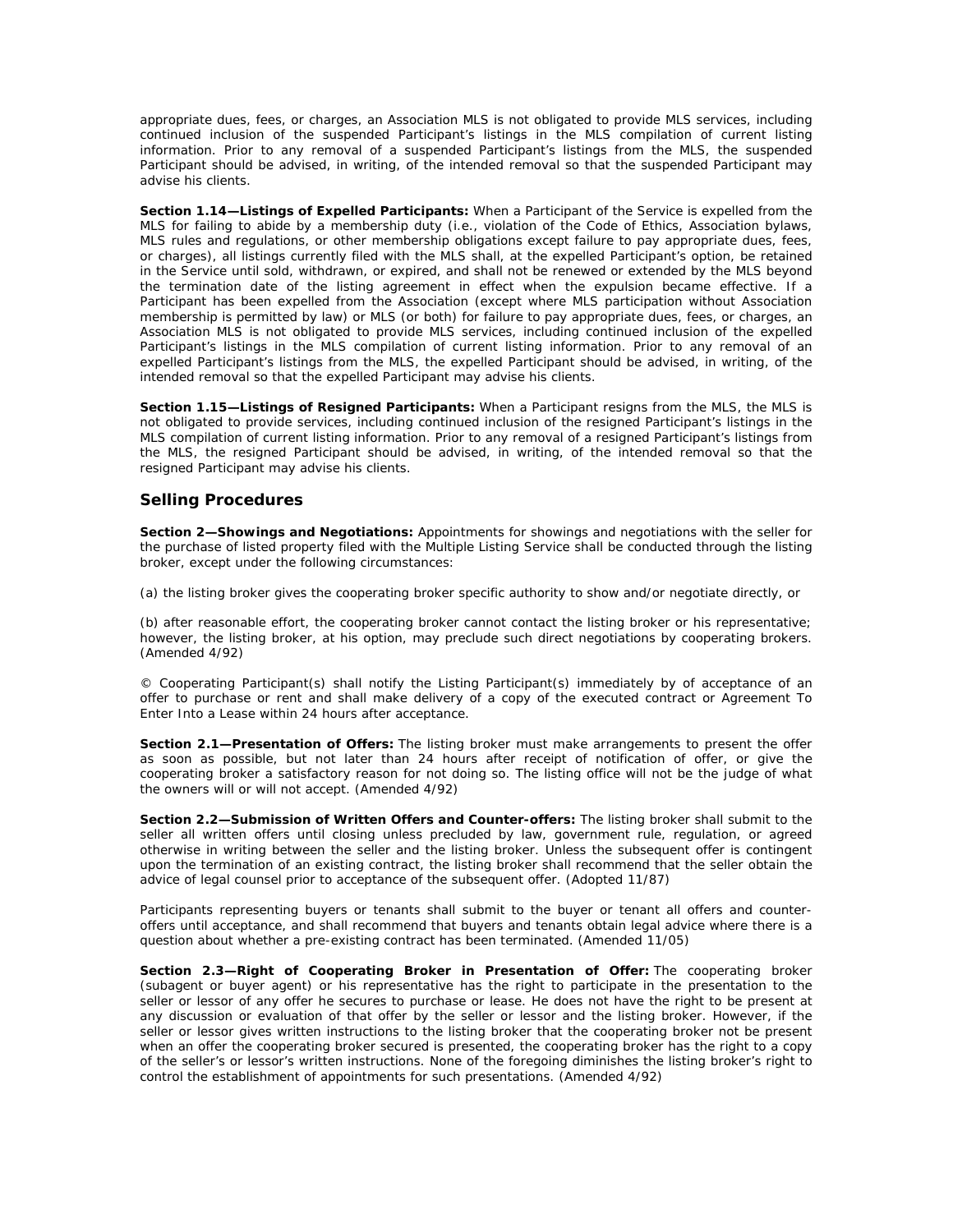**Section 2.4—Right of Listing Broker in Presentation of Counter-Offer:** The listing broker or his representative has the right to participate in the presentation of any counter-offer made by the seller or lessor. He does not have the right to be present at any discussion or evaluation of a counter-offer by the purchaser or lessee (except when the cooperating broker is a subagent). However, if the purchaser or lessee gives written instructions to the cooperating broker that the listing broker not be present when a counter-offer is presented, the listing broker has the right to a copy of the purchaser's or lessee's written instructions. (Adopted 11/93)

### **Section 2.5—Reporting Sales to the Service:**

Status changes, including final closing of sales, shall be reported to the multiple listing service by the listing broker within five (5) business days after they have occurred. If negotiations were carried on under Section 2(a) or (b) hereof, the cooperating broker shall report the status changes to the listing broker within five (5) business days after occurrence and the listing broker shall report them to the MLS within five (5) business days after receiving notice from the cooperating broker. *(Amended 5/07)*

**Note:** The listing agreement of a property filed with the MLS by the listing broker should include a provision expressly granting the listing broker authority to advertise; to file the listing with the MLS; to provide timely notice of status changes of the listing to the MLS; and to provide sales information including selling price to the MLS upon sale of the property. If deemed desirable by the MLS to publish sales information prior to final closing (settlement) of a sales transaction, the listing agreement should also include a provision expressly granting the listing broker the right to authorize dissemination of this information by the MLS to its participants. (Amended 11/01)

**Section 2.6—Reporting Resolutions of Contingencies:** The listing broker shall report to the Multiple Listing Service within five (5) days that a contingency on file with the Multiple Listing Service has been fulfilled or renewed, or the agreement cancelled.

**Section 2.7—Advertising of Listing Filed with the Service:** A listing shall not be advertised by any Participant other than the listing broker without the prior consent of the listing broker. Such permission may be granted by the selection of **OK to Advertise** on the Feature Sheet under the Special Information category.

When advertising another Participant's listing, the advertising office must advise all Participants inquiring about the advertisement that it is another Participant's listing, and the advertising office is required to give the MLS number and the name of the listing office without any obligation. If used as "Internet Content" i.e. IDX, their specific rules apply.

**Section 2.8—Reporting Cancellation of Pending Sale:** The listing broker shall report within five (5) business days to the Multiple Listing Service the cancellation of any pending sale, and the listing shall be reinstated immediately.

## **Refusal to Sell**

Section 3-Refusal to Sell: If the seller of any listed property filed with the Multiple Listing Service refuses to accept a written offer satisfying the terms and conditions stated in the listing, such fact shall be transmitted immediately to the Service and to all Participants.

## **Prohibitions**

**Section 4—Information for Participants Only:** Any listing filed with the Service shall not be made available to any broker or firm not a Member of the MLS without the prior consent of the listing broker.

**Section 4.1—"For Sale" Signs:** Only the "For Sale" sign of the listing broker may be placed on a property. (Amended 11/89)

**Section 4.2—"Sold" Signs:** Prior to closing, only the "Sold" sign of the listing broker may be placed on a property, unless the listing broker authorizes the cooperating (selling) broker to post such a sign. (Amended 4/96)

Section 4.3-Solicitation of Listing Filed with the Service: Participants shall not solicit a listing on property filed with the Service unless such solicitation is consistent with Article 16 of the REALTORS®' Code of Ethics, its Standards of Practice, and its Case Interpretations.

**Note:** This Section is to be construed in a manner consistent with Article 16 of the Code of Ethics and particularly Standard of Practice 16-4. This Section is intended to encourage sellers to permit their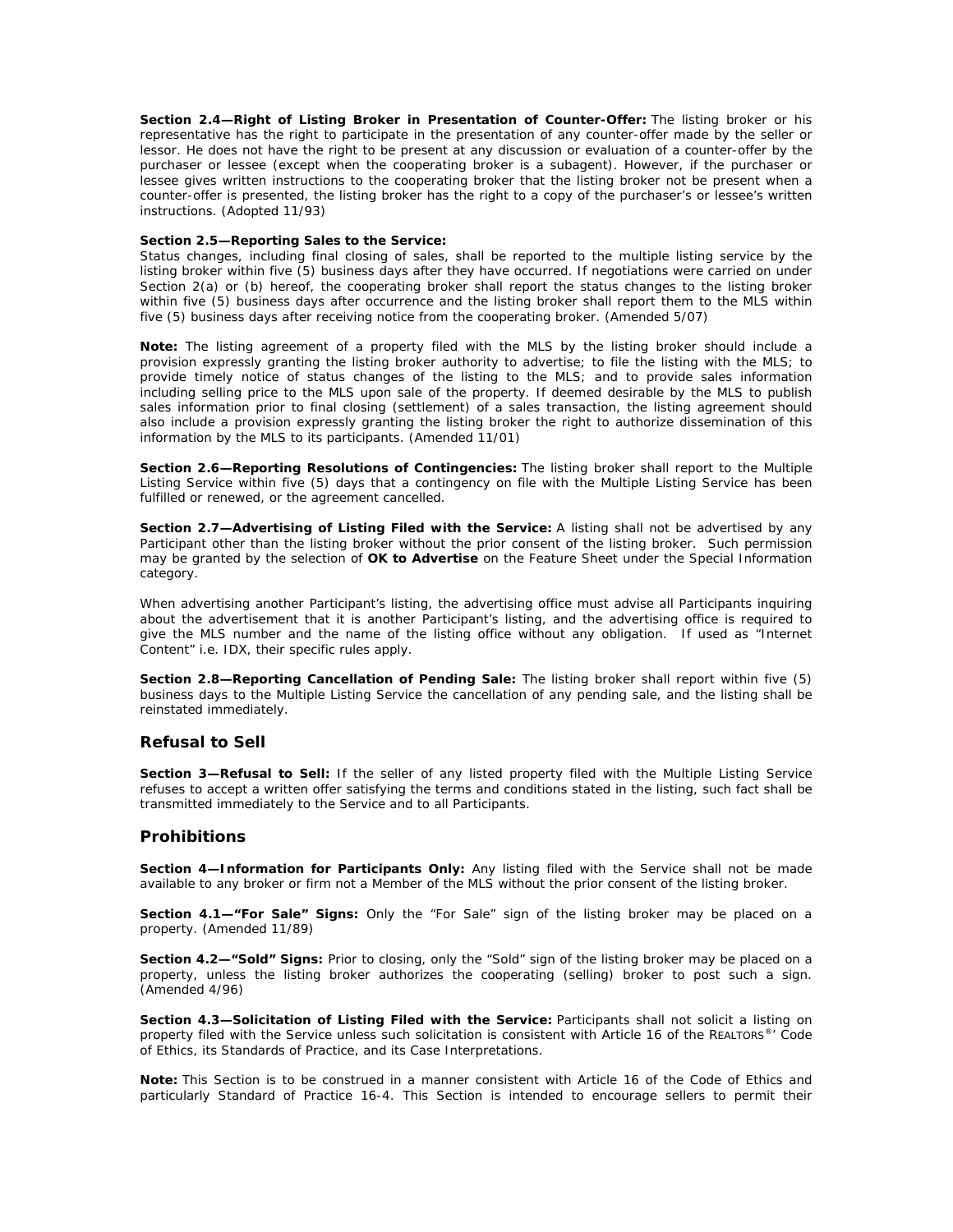properties to be filed with the Service by protecting them from being solicited, prior to expiration of the listing, by brokers and salespersons seeking the listing upon its expiration.

Without such protection, a seller could receive hundreds of calls, communications, and visits from brokers and salespersons who have been made aware through MLS filing of the date the listing will expire and desire to substitute themselves for the present broker.

This Section is also intended to encourage brokers to participate in the Service by assuring them that other Participants will not attempt to persuade the seller to breach the listing agreement or to interfere with their attempts to market the property. Absent the protection afforded by this Section, listing brokers would be most reluctant to generally disclose the identity of the seller or the availability of the property to other brokers.

This Section does not preclude solicitation of listings under the circumstances otherwise recognized by the Standards of Practice related to Article 16 of the Code of Ethics.

# **Division of Commissions**

**Section 5, Compensation Specified on Each Listing** The listing broker shall specify, on each listing filed with the multiple listing service, the compensation offered to other multiple listing service participants for their services in the sale of such listing. Such offers are unconditional except that entitlement to compensation is determined by the cooperating broker's performance as the procuring cause of the sale (or lease) or as otherwise provided for in this rule. The listing broker's obligation to compensate any cooperating broker as the procuring cause of the sale (or lease) may be excused if it is determined through arbitration that, through no fault of the listing broker and in the exercise of good faith and reasonable care, it was impossible or financially unfeasible for the listing broker to collect a commission pursuant to the listing agreement. In such instances, entitlement to cooperative compensation offered through MLS would be a question to be determined by an arbitration hearing panel based on all relevant facts and circumstances including, but not limited to, why it was impossible or financially unfeasible for the listing broker to collect some or all of the commission established in the listing agreement; at what point in the transaction did the listing broker know (or should have known) that some or all of the commission established in the listing agreement might not be paid; and how promptly had the listing broker communicated to cooperating brokers that the commission established in the listing agreement might not be paid. (Amended 11/98)

In filing a property with the multiple listing service of an association of REALTORS®, the participant of the service is making blanket unilateral offers of compensation to the other MLS participants, and shall therefore specify on each listing filed with the service, the compensation being offered to the other MLS participants. Specifying the compensation on each listing is necessary, because the cooperating broker has the right to know what his compensation shall be prior to his endeavor to sell.\* (Amended 11/96)

The listing broker retains the right to determine the amount of compensation offered to other participants (acting as subagents, buyer agents, or in other agency or nonagency capacities defined by law) which may be the same or different. (Amended 11/96)

This shall not preclude the listing broker from offering any MLS participant compensation other than the compensation indicated on any listing published by the MLS, provided the listing broker informs the other broker, in writing, in advance of his producing an offer to purchase, and provided that the modification in the specified compensation is not the result of any agreement among all or any other participants in the service. Any superseding offer of compensation must be expressed as either a percentage of the gross sales price or as a flat dollar amount. (Amended 11/95)

**Note 1:** The association multiple listing service shall not have a rule requiring the listing broker to disclose the amount of total negotiated commission in his listing contract, and the association multiple listing service shall not publish the total negotiated commission on a listing which has been submitted to the MLS by a participant. The association multiple listing service shall not disclose in any way the total commission negotiated between the seller and the listing broker.

**Note 2:** The listing broker may, from time to time, adjust the compensation offered to other multiple listing service participants for their services with respect to any listing by advance published notice to the service so that all participants will be advised. (Amended 4/92)

**Note 3:** The multiple listing service shall make no rule on the division of commissions between participants and nonparticipants. This should remain solely the responsibility of the listing broker.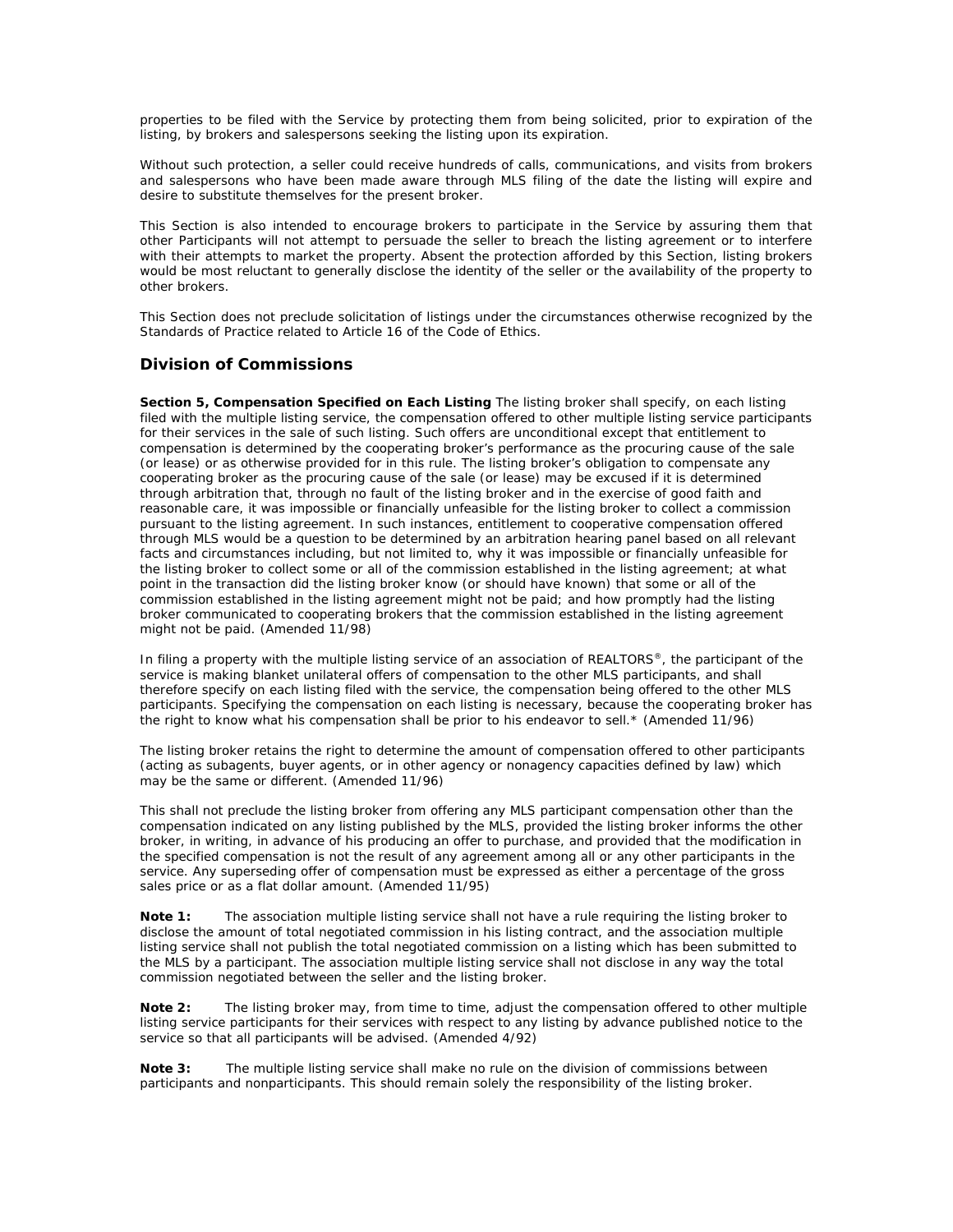**Note 4:** Multiple listing services, at their discretion, may adopt rules and procedures enabling listing brokers to communicate to potential cooperating brokers that gross commissions established in listing contracts are subject to court approval; and that compensation payable to cooperating brokers may be reduced if the gross commission established in the listing contract is reduced by a court. In such instances, the fact that the gross commission is subject to court approval and either the potential reduction in compensation payable to cooperating brokers or the method by which the potential reduction in compensation will be calculated must be clearly communicated to potential cooperating brokers prior to the time they produce an offer that ultimately results in a successful transaction. (Adopted 11/98)

**Note 5:** Nothing in these MLS rules precludes a listing participant and a cooperating participant, as a matter of mutual agreement, from modifying the cooperative compensation to be paid in the event of a successful transaction. (Adopted 11/05)

**Note 6:** Multiple Listing Services must give participants the ability to disclose to other participants any potential for a short sale. As used in these rules, short sales are defined as a transaction where title transfers; where the sale price is insufficient to pay the total of all liens and costs of sale; and where the seller does not bring sufficient liquid assets to the closing to cure all deficiencies. Multiple Listing Services may, as a matter of local discretion, require participants to disclose potential short sales when participants know a transaction is a potential short sale. In any instance where a participant discloses a potential short sale, they must also be permitted to communicate to other participants how any reduction in the gross commission established in the listing contract required by the lender as a condition of approving the sale will be apportioned between listing and cooperating participants. All confidential disclosures and confidential information related to short sales must be communicated through dedicated fields or confidential "remarks" available only to participants and subscribers. (Adopted 6/08)

Section 5.0.1: Participants must disclose potential short sales when reasonably known to the listing participants. When disclosed, participants may, at their discretion, advise other participants whether and how any reduction in the gross commission established in the listing agreement, required by the lender as a condition of approving the sale, will be apportioned between listing and cooperating participants. (Adopted 6/08)

\* The compensation specified on listings filed with the multiple listing service shall appear in one of two forms. The essential and appropriate requirement by an association multiple listing service is that the information to be published shall clearly inform the participants as to the compensation they will receive in cooperative transactions, unless advised otherwise by the listing broker, in writing, in advance of his producing an offer to purchase. The compensation specified on listings published by the MLS shall be shown in one of the following forms:

- 1. by showing a percentage of the gross selling price
- 2. by showing a definite dollar amount (Amended 11/95)

**Section 5.1—Participant as Principal:** If a Participant or any licensee (or licensed or certified appraiser) affiliated with a Participant has any ownership interest in a property, the listing of which is to be disseminated through the Multiple Listing Service, that person shall disclose that interest when the listing is filed with the Multiple Listing Service and such information shall be disseminated to all Multiple Listing Service Participants.

**Section 5.2—Participant as Purchaser:** If a Participant or any licensee (including licensed and certified appraisers) affiliated with a Participant wishes to acquire an interest in property listed with another Participant, such contemplated interest shall be disclosed, in writing, to the listing broker not later than the time an offer to purchase is submitted to the listing broker. (Adopted 2/92)

**Section 5.3—Dual or Variable Rate Commission Arrangements:** The existence of a dual or variable rate commission arrangement (i.e., one in which the seller/landlord agrees to pay a specified commission if the property is sold/ leased by the listing broker without assistance and a different commission if the sale/lease results through the efforts of a cooperating broker; or one in which the seller/landlord agrees to pay a specified commission if the property is sold/leased by the listing broker either with or without the assistance of a cooperating broker and a different commission if the sale/lease results through the efforts of a seller/landlord) shall be disclosed by the listing broker by a key, code, or symbol as required by the MLS. The listing broker shall, in response to inquiries from potential cooperating brokers, disclose the differential that would result in either a cooperative transaction or, alternatively, in a sale/lease that results through the efforts of the seller/landlord. If the cooperating broker is a buyer/tenant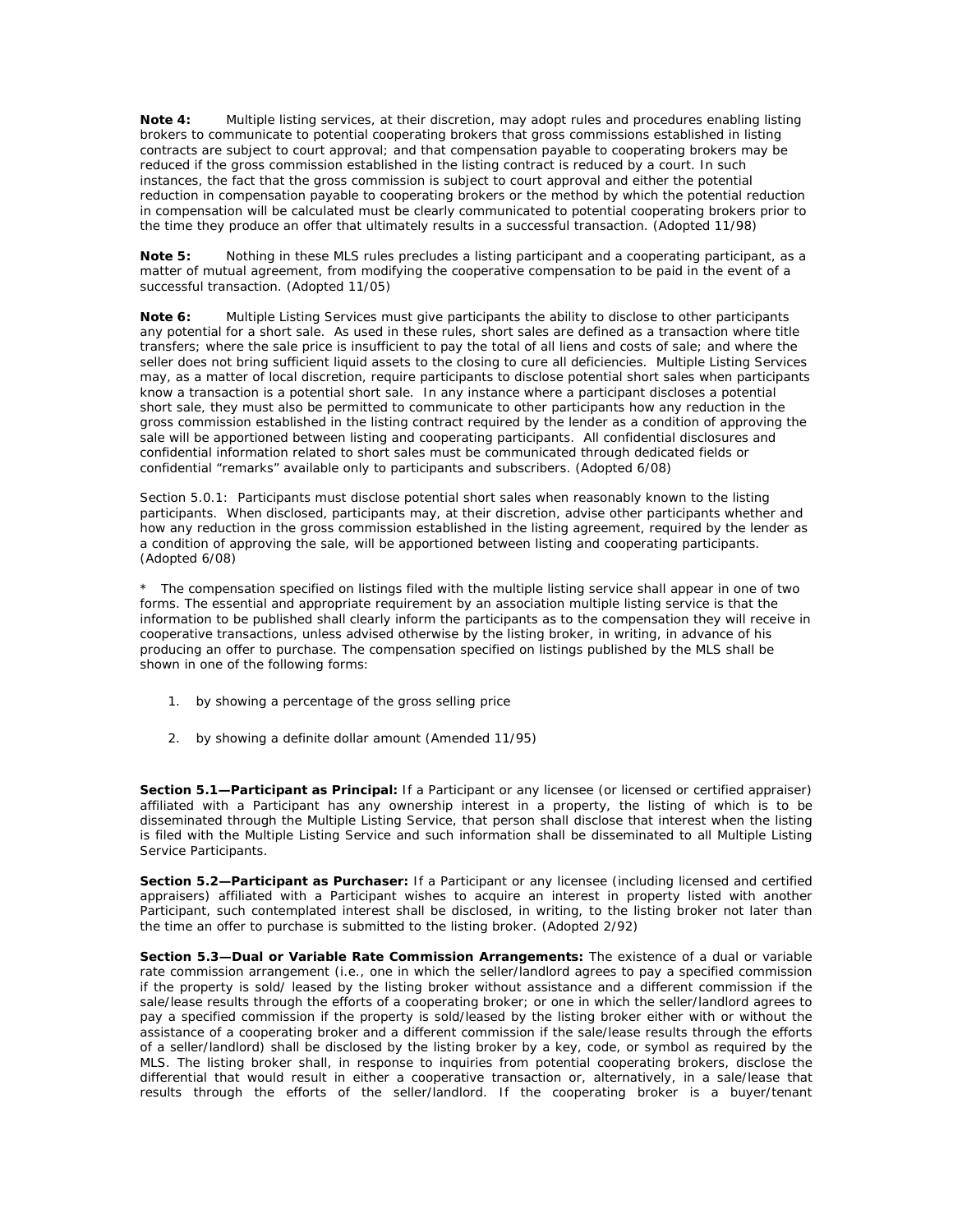representative, the buyer/tenant representative must disclose such information to their client before the client makes an offer to purchase or lease. (Amended 5/01)

# **Service Charges**

**Section 6- Service Fees and Charges:** Service fees and charges for operation of the Multiple Listing Service are in accordance with the contracts between the Association and MarketLinx with MarketLinx and the Association responsible for billing and collection of such fees and charges from all approved Participants to the Service.

**Section 6.1- Administrative Processing Fee:** A processing fee will be charged by the Association in respect to each new listing and/or change input by the Association into the Multiple Listing Service. The amount of such charges may be determined by the Board of Directors of the Association. Participants shall be advised of all processing fees with not less than 30 days notice.

NOTE: These processing fees apply to all listings

#### **Section 6.2- Public and Private ID'S:**

Every MLS Participant and every real estate licensee and licensed or certified appraiser who is affiliated with such MLS Participant and who has access to and use of the MLS through the MLS Participant shall be required to obtain a public and private ID issued by MLS. Each private ID shall not be loaned, shared, disclosed, or allowed to come into the possession of any other person, except that the Designated REALTOR®, manager and/or administrator in that person's real estate company may have access to such private ID, and such persons shall be required to keep the private ID confidential. The public and private ID shall only be used for purposes permitted by the MLS rules and for no other purposes whatsoever. In the event that any disclosure of Public and Private ID results in access to the MLS by an unauthorized third party, regardless if such disclosure is intentional, negligent, or inadvertent, the ID holder shall be subject to discipline as stated in Sections 9.1 and 9.2.

**Section 6.3-Non-Payment of Fees and Charges:** In accordance with the respective contracts with the MLS service provider, appropriate action can be taken to suspend services to any participant for failure to pay service fees and charges. Services will be restored in full once all charges and fees are paid in full.

**Section 6.4-MLS Fees, Dues and Charges:** All MLS fees, dues and charges, including, but not limited to initial participation fees, recurring participation fees, an Association input fee, subscription fees, etc., shall be assessed only to the MLS Participant. A \$25.00 fee will be charged for new listings input by the Association and a \$5.00 fee will be charged for changes to listings input by the Association. Payment of such fees may only be accepted from the MLS Participant and not from non-principal brokers or sales licensees affiliated with the Participant. None of the foregoing is intended to preclude the MLS Participant from being reimbursed by affiliated licensees for fees or charges incurred on their behalf pursuant to any in-house agreement that may exist.

 **Note:** Multiple listing services that choose to include affiliated unlicensed administrative and clerical staff, personal assistants, and/or individuals seeking licensure or certification as real estate appraisers among those eligible for access to and use of MLS information as subscribers may, at their discretion, amend Section 6, recurring participation fee and subscription fees, as necessary to include such individuals in the computation of MLS fees and charges*. (Adopted 4/92)*

## **Compliance with Rules**

### **Section 7, 7.1 and 7.2, Compliance with Rules, model MLS Rules and Regulations (all types)**

### **Section 7, Compliance with Rules / Authority to Impose Discipline**

By becoming and remaining a participant or subscriber in this MLS, each participant and subscriber agrees to be subject to the rules and regulations and any other MLS governance provision. The MLS may, through the administrative and hearing procedures established in these rules, impose discipline for violations of the rules and other MLS governance provisions. Discipline that may be imposed may only consist of one or more of the following:

- a. letter of warning
- b. letter of reprimand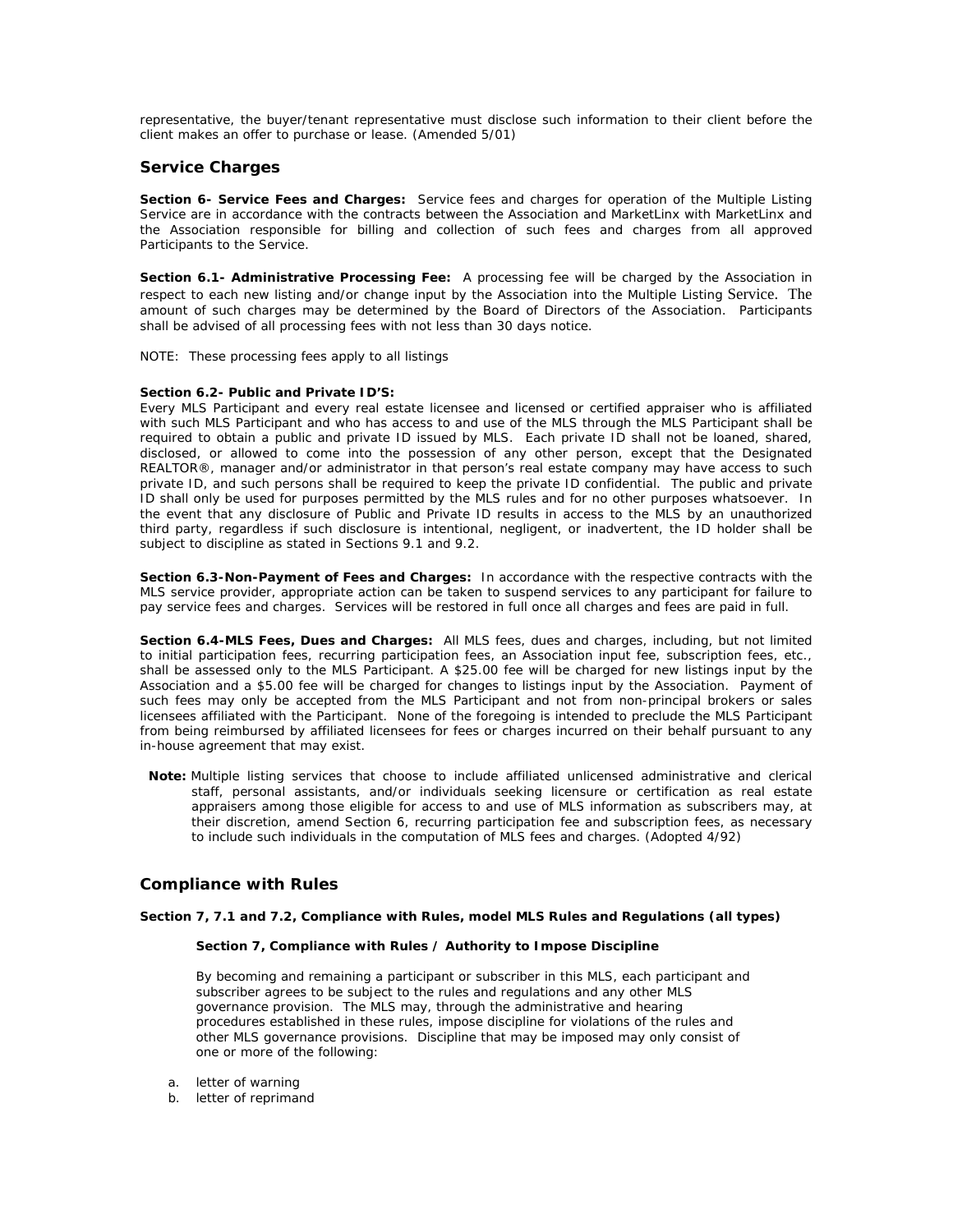- c. attendance at MLS orientation or other appropriate courses or seminars which the participant or subscriber can reasonably attend taking into consideration cost, location, and duration
- d. appropriate, reasonable fine not to exceed \$15,000
- e. probation for a stated period of time not less than thirty (30) days nor more than one (1) year
- f. suspension of MLS rights, privileges, and services for not less than thirty (30) days nor more than one (1) year
- g. termination of MLS rights, privileges, and services with no right to reapply for a specified period not to exceed three (3) years (Adopted 11/07)

### **Section 7.1 Compliance with Rules**

The following action may be taken for noncompliance with the rules:

- a. for failure to pay any service charge or fee within one (1) month of the date due, and provided that at least ten (10) days' notice has been given, the service shall be suspended until service charges or fees are paid in full
- b. for failure to comply with any other rule, the provisions of Sections 9 and 9.1 shall apply
- **Note:** Generally, warning, censure, and the imposition of a moderate fine are sufficient to constitute a deterrent to violation of the rules and regulations of the multiple listing service. Suspension or termination is an extreme sanction to be used in cases of extreme or repeated violation of the rules and regulations of the service. If the MLS desires to establish a series of moderate fines, they should be clearly specified in the rules and regulations. (Amended 11/88)

#### **Section 7.2 Applicability of Rules to Users and/or Subscribers**

Non-principal brokers, sales licensees, appraisers, and others authorized to have access to information published by the MLS are subject to these rules and regulations and may be disciplined for violations thereof provided that the user or subscriber has signed an agreement acknowledging that access to and use of MLS information is contingent on compliance with the rules and regulations. Further, failure of any user or subscriber to abide by the rules and/or any sanction imposed for violations thereof can subject the participant to the same or other discipline. This provision does not eliminate the participant's ultimate responsibility and accountability for all users or subscribers affiliated with the participant. (Adopted 4/92)

**Note:** Adoption of Section 7.2 is optional and should be adopted by multiple listing services desiring to establish authority to impose discipline on non-principal users or subscribers affiliated with MLS members or participants. (Amended 11/07)

## **Meetings**

**Section 8—Meetings of MLS Committee:** The Multiple Listing Service Committee shall meet for the transaction of its business at a time and place to be determined by the Committee or at the call of the Chairperson.

**Section 8.1—Meetings of MLS Participants:** The Committee may call meetings of the Participants in the Service to be known as meetings of the Multiple Listing Service.

**Section 8.2—Conduct of the Meetings:** The Chairperson or Vice Chairperson shall preside at all meetings or, in their absence, a temporary Chairperson from the membership of the Committee shall be named by the Chairperson or, upon his failure to do so, by the Committee.

## **Enforcement of Rules or Disputes**

**Section 9—Consideration of Alleged Violations:** The Committee shall give consideration to all written complaints having to do with violations of the rules and regulations. (Amended 2/98)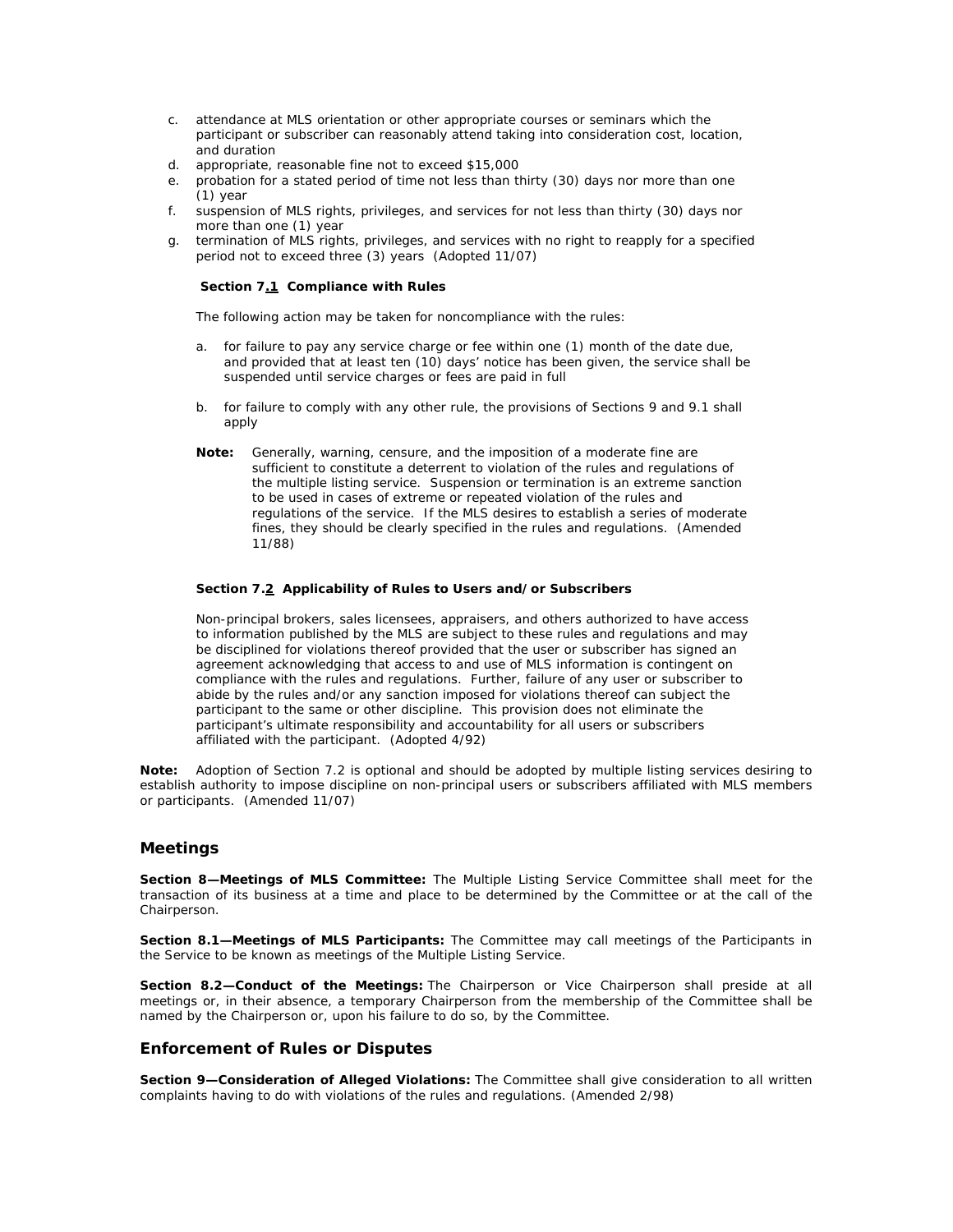**Section 9.1—Violations of Rules and Regulations:** If the alleged offense is a violation of the rules and regulations of the Service and does not involve a charge of alleged violation of one or more of the provisions of Section 16 of the rules and regulations or a request for arbitration, it may be administratively considered and determined by the Multiple Listing Service Committee, and if a violation is determined, the Committee may direct the imposition of sanction, provided the recipient of such sanction may request a hearing before the Professional Standards Committee of the Association in accordance with the bylaws of the Association of REALTORS®. (Amended 2/98)

If, rather than conducting an administrative review, the Multiple Listing Service Committee has a procedure established to conduct hearings, the decision of the hearing tribunal may be appealed to the Board of Directors of the Association of REALTORS®. Alleged violations of Section 16 of the rules and regulations shall be referred to the Association's Grievance Committee for processing in accordance with the professional standards procedures of the Association, except that if the charge alleges a refusal to arbitrate, such charge shall be referred directly to the Board of Directors of the Association of REALTORS®. (Amended 2/98)

**Section 9.2—Complaints of Unethical Conduct:** All other complaints of unethical conduct shall be referred by the Committee to the Secretary of the Association of REALTORS® for appropriate action in accordance with the professional standards procedures established in the Association's bylaws. (Amended 11/88)

# **Confidentiality of MLS Information**

**Section 10—Confidentiality of MLS Information:** Any information provided by the Multiple Listing Service to the Participants shall be considered official information of the Service. Such information shall be considered confidential and exclusively for the use of Participants and real estate licensees affiliated with such Participants and those Participants who are licensed or certified by an appropriate state regulatory agency to engage in the appraisal of real property and licensed or certified appraisers affiliated with such Participants. (Amended 4/92)

**Section 10.1—MLS Not Responsible for Accuracy of Information:** The information published and disseminated by the Service is communicated verbatim, without change by the Service, as filed with the Service by the Participant. The Service does not verify such information provided and disclaims any responsibility for its accuracy. Each Participant agrees to hold the Service harmless against any liability arising from any inaccuracy or inadequacy of the information such Participant provides.

**Section 10.2—Access to Comparable and Statistical Information:** Association members who are actively engaged in real estate brokerage, management, mortgage financing, appraising, land development, or building, but who do not participate in the MLS, are nonetheless entitled to receive by purchase or lease all information other than current listing information that is generated wholly or in part by the MLS, including "comparable" information, "sold" information, and statistical reports. This information is provided for the exclusive use of Association members and individuals affiliated with Board members who are also engaged in the real estate business and may not be transmitted, retransmitted, or provided in any manner to any unauthorized individual, office, or firm, except as otherwise provided in these rules and regulations.

# **Ownership of MLS Compilation\* and Copyright**

**Section 11—** By the act of submitting any property listing content to the MLS, the participant represents that he has been authorized to grant and also thereby does grant authority for the MLS to include the property listing content in its copyrighted MLS compilation and also in any statistical report on comparables. Listing content includes, but is not limited to, photographs, images, graphics, audio and video recordings, virtual tours, drawings, descriptions, remarks, narratives, pricing information, and other details or information related to listed property. By act of submission of any photograph, sketch or drawing by a Participant or authorized agent to RAGFL does grant the RAGFL a license to utilize said photograph, drawing or sketch for all copyrights, compilations, reports and all other uses as may be approved by the Board of Directors of the Service.

**Section 11.1—**All right, title, and interest in each copy of every Multiple Listing compilation created and copyrighted by the Realtor® Association of Greater Fort Lauderdale and in the copyrights therein, shall at all times remain vested in the Association.

**Section 11.2—**Each Participant shall be entitled to lease from the Association a number of copies of each MLS compilation sufficient to provide the Participant and each person affiliated as a licensee (including licensed or certified appraisers) with such Participant with one copy of such compilation. The Participant shall pay for each such copy the rental fee set by the Association.\*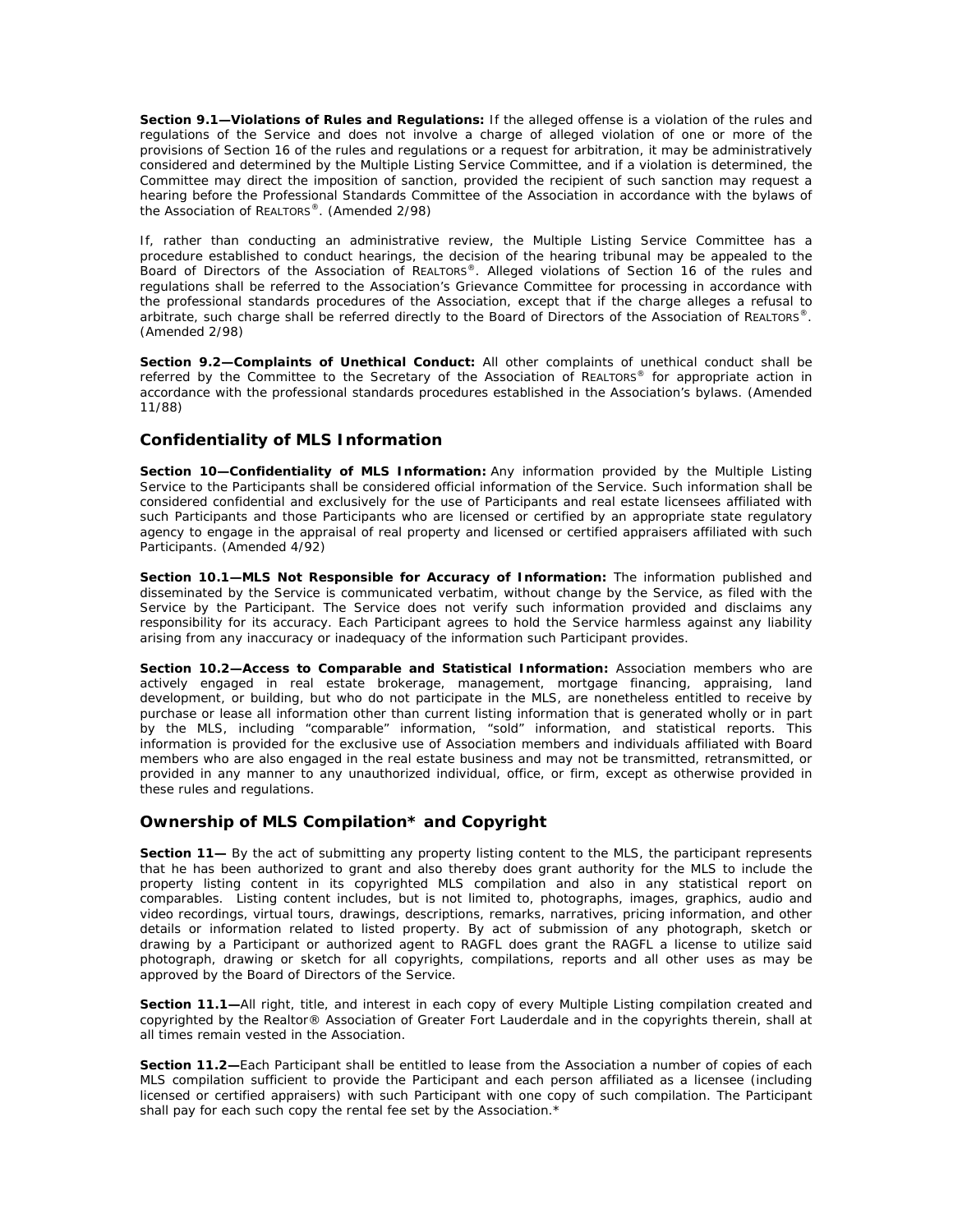Participants shall acquire by such lease only the right to use the MLS compilation in accordance with these rules.

# **Use of Copyrighted MLS Compilation**

**Section 12—Distribution:** Participants shall, at all times, maintain control over and responsibility for each copy of any MLS compilation leased to them by the Association of REALTORS®, and shall not distribute any such copies to persons other than subscribers who are affiliated with such Participant as licensees, those individuals who are licensed or certified by an appropriate state regulatory agency to engage in the appraisal of real property, and any other subscribers as authorized pursuant to the governing documents of the MLS. Use of information developed by or published by the Association Multiple Listing Service is strictly limited to the activities authorized under a Participant's licensure(s) or certification, and unauthorized uses are prohibited. Further, none of the foregoing is intended to convey "Participation" or "Membership" or any right of access to information developed or published by an Association Multiple Listing Service where access to such information is prohibited by law. (Amended 4/92)

**Section 12.1—Display:** Participants and those persons affiliated as licensees with such Participants shall be permitted to display the MLS compilation to prospective purchasers only in conjunction with their ordinary business activities of attempting to locate ready, willing, and able buyers for the properties described in said MLS compilation. Any display of listing information, whether by the listing firm or by other Participants or their affiliated licensees, must include the name of the listing firm except where the information is used to prepare appraisals and other valuations of real property. In any display of listing information, other Participants and their affiliated licensees may not alter the online display or any informational part of the listing without the written permission of the listing firm

**Section 12.2—Reproduction:** Participants or their affiliated licensees shall not reproduce any MLS compilation or any portion thereof, except in the following limited circumstances:

Participants or their affiliated licensees may reproduce from the MLS compilation and distribute to prospective purchasers a reasonable\*\* number of single copies of property listing data contained in the MLS compilation which relate to any properties in which the prospective purchasers are or may, in the judgment of the participant or their affiliated licensees, be interested.

 \*\*It is intended that the participant be permitted to provide prospective purchasers with listing data relating to properties which the prospective purchaser has a bona fide interest in purchasing or in which the participant is seeking to promote interest. The term reasonable, as used herein, should therefore be construed to permit only limited reproduction of property listing data intended to facilitate the prospective purchaser's decision-making process in the consideration of a purchase. Factors which shall be considered in deciding whether the reproductions made are consistent with this intent and thus reasonable in number, shall include, but are not limited to, the total number of listings in the MLS compilation, how closely the types of properties contained in such listings accord with the prospective purchaser's expressed desires and ability to purchase, whether the reproductions were made on a selective basis, and whether the type of properties contained in the property listing data is consistent with a normal itinerary of properties which would be shown to the prospective purchaser.

Reproductions made in accordance with this rule shall be prepared in such a fashion that the property listing data of properties other than that in which the prospective purchaser has expressed interest, or in which the participant or the affiliated licensees are seeking to promote interest, does not appear on such reproduction.

Nothing contained herein shall be construed to preclude any participant from utilizing, displaying, distributing, or reproducing property listing sheets or other compilations of data pertaining exclusively to properties currently listed for sale with the participant.

Any MLS information, whether provided in written or printed form, provided electronically, \*\*\* or provided in any other form or format, is provided for the exclusive use of the participant and those licensees affiliated with the participant who are authorized to have access to such information. Such information may not be transmitted, retransmitted, or provided in any manner to any unauthorized individual, office, or firm.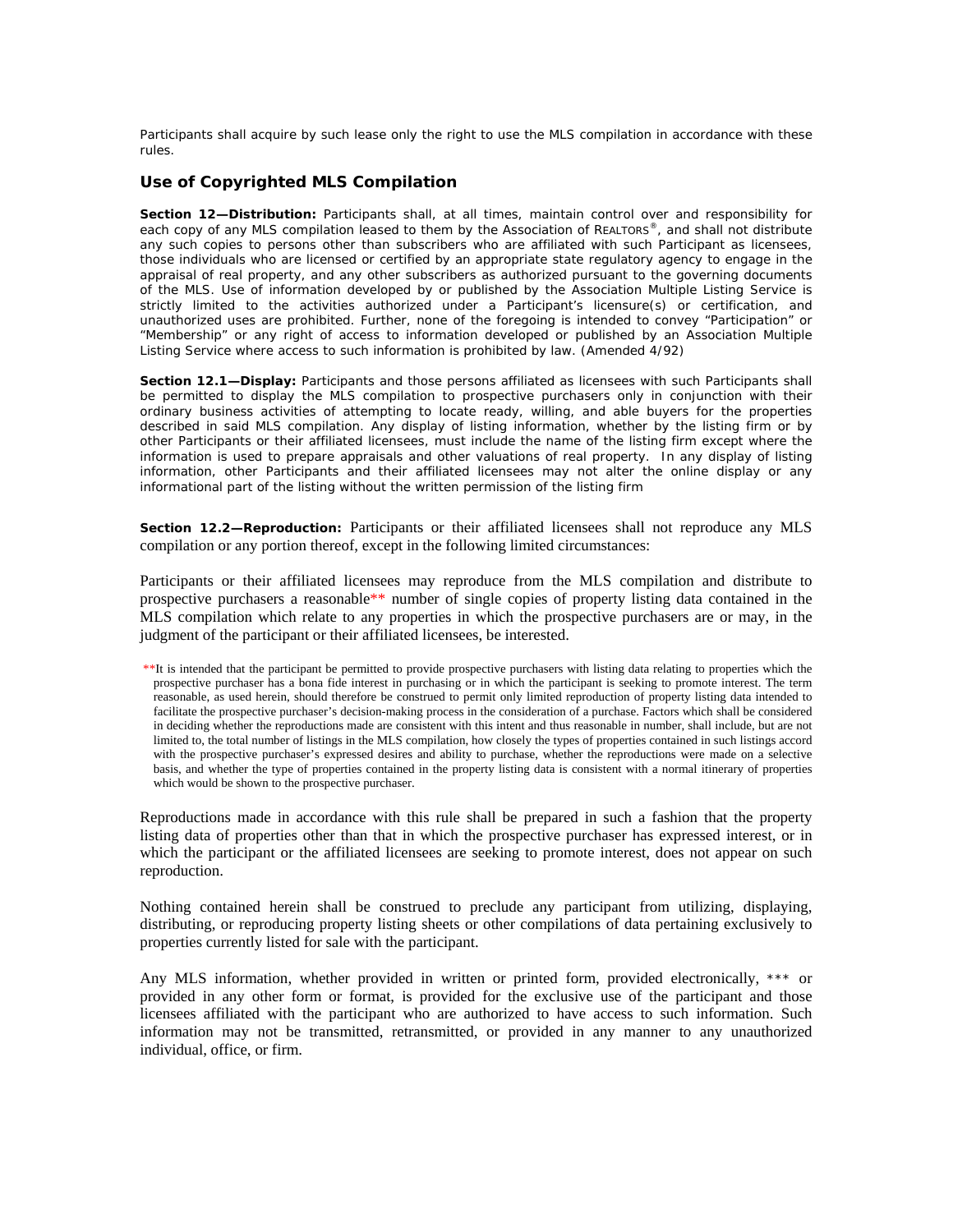\*\*\* This means that on-line information obtained from "Marketlinx" may not be downloaded into any member's computer in such a way that the information can be modified or retransmitted to another computer or computer terminal which is not approved by the Association or Interealty.com as an access terminal.

None of the foregoing shall be construed to prevent any individual legitimately in possession of current listing information, sold information, comparables, or statistical information from utilizing such information to support an estimate of value on a particular property for a particular client. However, only such information that an association or association-owned multiple listing service has deemed to be nonconfidential and necessary to support the estimate of value may be reproduced and attached to the report as supporting documentation. Any other use of such information is unauthorized and prohibited by these rules and regulations.

**Section 12.3 -Disclosure to Purchaser:** Participants who display the MLS Compilation to prospective purchasers or reproduce and distribute to prospective purchases a copy of property listing data contained in the MLS Compilation shall also disclose the following disclaimer to the prospective purchasers and retain evidence of such disclosure in the Participant's file.

Information contained on the computer print-outs of the Multiple Listing Service (MLS) of the Realtor® Association of Greater Fort Lauderdale, Inc (RAGFL) furnished by MLS Participants for dissemination to other MLS Participants, for their exclusive use, and should not be relied upon by Buyer/Tenant or any other person. There is no express or implied warranty by the Association or MLS as to the accuracy of such information, which should be independently verified by Buyer/Tenant or such other person. MLS does not verify the information and disclaims any responsibility for its accuracy.

# **Use of MLS Information**

**Section 13—Limitations on Use of MLS Information:** Use of information from MLS compilation of current listing information, from the Association's statistical report, or from any sold or comparable report of the Association or MLS for public mass-media advertising by an MLS Participant or in other public representations, may not be prohibited.

However, any print or non-print forms of advertising or other forms of public representations based in whole or in part on information supplied by the Association or its MLS must clearly demonstrate the period of time over which such claims are based and must include the following, or substantially similar, notice:

Based on information from the Association of REALTORS® for the period (date) through (date). (Amended 11/93)

**Section 13.1 Prohibitions Against Recommercialization of MLS Information**: No part of the MLS may be reproduced, stored in a retrieval system, or transmitted, in any form or by any means, electronic, mechanical, photocopying, recording or otherwise, without the express written permissions of the Association, except as provided in these rules. No person, whether or not an MLS Participant, shall be entitled to recommercialize, or to impose any charge upon or receive any thing of value for the utilization, transmissions, retransmission, or repackaging in any format, of any information obtained directly or indirectly from the MLS. These rules confer no rights on anyone who is not a Participant in the MLS or a licensee affiliated with the Participant, or as otherwise provided by these rules, to obtain access to, download, copy, reproduce, manipulate, store in any information retrieval system, repackage, transmit, retransmit, or display, any MLS information, and all such activities are hereby prohibited.

**Section 13.2 - Policy Statement:** If a participating office provides a perspective purchaser with written information about property listed with another Broker, the following applies:

- (a) The name of the brokerage firm must appear in the property information whether the property information is provided in printed or electronic form; and the type size of the name of the listing brokerage firm shall be at least as large as the largest type size used for the majority of the property data.
- (b) The only exception is IDX (Internet Data Exchange) listings that include other brokers' listings. Search results from IDX can contain no more than two horizontal lines of text, with or without a property photo. In limited information displays the following, or similar, disclaimer\* must be provided in type that is at least as large as the largest type size used for the property data.

\*The data relating to real estate for sale/lease on this web site come in part from a cooperative data exchange program of the multiple listing service (MLS) in which this real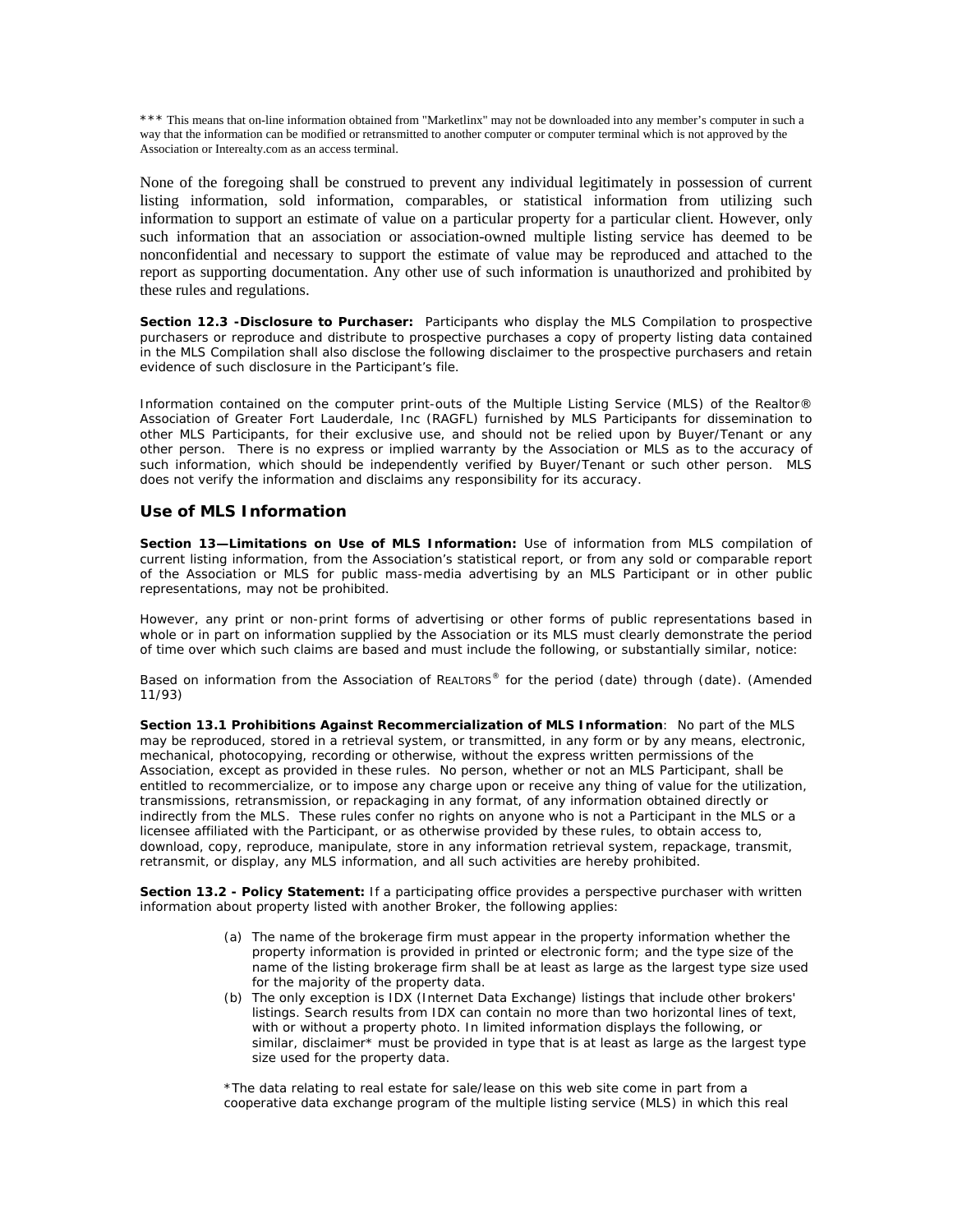estate firm (Broker) participates. The properties displayed may not be all of the properties in the MLS's database, or all of the properties listed with Brokers participating in the cooperative data exchange program. Properties listed by Brokers other than this Broker are marked with either the listing Broker's logo or name or the MLS name or a logo provided by the MLS. Detailed information about such properties includes the name of the listing Brokers. Information provided is thought to be reliable but is not guaranteed to be accurate; you are advised to verify facts that are important to you. No warranties, expressed or implied, are provided for the data herein, or for their use or interpretation by the user. The Florida Association of Realtors® and its cooperating MLSs do not create, control or review the property data displayed herein and take no responsibility for the content of such records. Federal law prohibits discrimination on the basis of race, color, religion, sex, handicap, familial status or national origin in the sale, rental or financing of housing.

# **Changes in Rules and Regulations**

**Section 14—Changes in Rules and Regulations:** Amendments to these Rules and Regulations may be made by one or more of the following methods:

- (a) Recommendations by the Multiple Listing Committee, subject to the approval of the Association's Directors.
- (b) By recommendation by the Association's Directors to the Multiple Listing Committee to review and recommend such amendments.
- (c) By a petition signed by l5% of all participating voting REALTOR® members in good standing, Subject to approval by a majority of participating REALTOR® members in good standing, and the final review and approval of the Association's Directors.
- (d) By Judicial decision. Upon and after the effective date of these Rules and Regulations, if, in the interests of the real estate industry as a whole, the NATIONAL ASSOCIATION OF REALTORS® finds it necessary to insist on a change to these Rules and Regulations because of judiciary rulings or for some other reason of a legal nature, then these Rules and Regulations may be amended solely upon recommendation of the Multiple Listing Committee and approval by the Association's Directors. Such changes shall be fully disseminated to the Participants with reasons therefore.

## **Arbitration of Disputes**

**Section 15—Arbitration of Disputes:** By becoming and remaining a Participant, each Participant agrees to arbitrate disputes involving contractual issues and questions, and specific non-contractual issues and questions defined in Standard of Practice 17-4 of the Code of Ethics with MLS Participants in different firms arising out of their relationships as MLS Participants subject to the following qualifications. (Amended 11/97)

(a) If all disputants are members of the same Association of REALTORS® or have their principal place of business within the same Association's territorial jurisdiction, they shall arbitrate pursuant to the procedures of that Association of REALTORS®.

(b) If the disputants are members of different Associations of REALTORS® or if their principal place of business is located within the territorial jurisdiction of different Associations of REALTORS<sup>®</sup>, they remain obligated to arbitrate in accordance with the procedures of the Florida Association of REALTORS<sup>®</sup>).

Interboard Arbitration Procedures: Arbitration shall be conducted in accordance with any existing interboard agreement or, alternatively, in accordance with the Interboard Arbitration Procedures in the Code of Ethics and Arbitration Manual of the NATIONAL ASSOCIATION OF REALTORS®. Nothing herein shall preclude Participants from agreeing to arbitrate the dispute before a particular Association of REALTORS®. (Amended 11/98)

## **Standards of Conduct for MLS Participants**

#### **Section 16—Standards of Conduct for MLS Participants:**

**Section 16.1—**MLS Participants shall not engage in any practice or take any action inconsistent with exclusive representation or exclusive brokerage relationship agreements that other MLS Participants have with clients. (Amended 1/04)

**Section 16.2—**Signs giving notice of property for sale, rent, lease, or exchange shall not be placed on property without consent of the seller/landlord.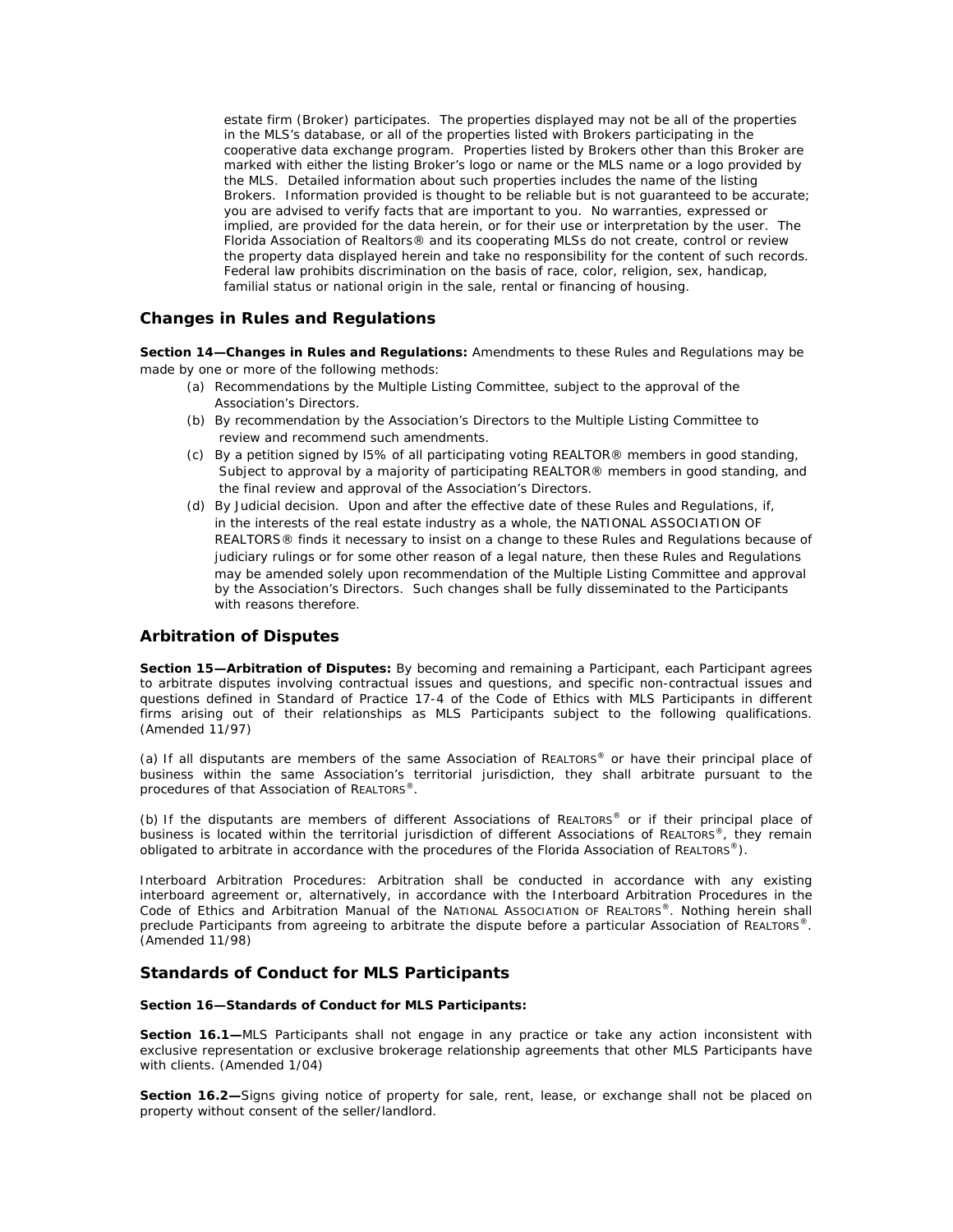**Section 16.3—**MLS Participants acting as subagents or as buyer/tenant representatives or brokers shall not attempt to extend a listing broker's offer of cooperation and/or compensation to other brokers without the consent of the listing broker. (Amended 1/04)

**Section 16.4—MLS** Participants shall not solicit a listing currently listed exclusively with another broker. However, if the listing broker, when asked by the MLS Participant, refuses to disclose the expiration date and nature of such listing (i.e., an exclusive right to sell, an exclusive agency, open listing, or other form of contractual agreement between the listing broker and the client) the MLS Participant may contact the owner to secure such information and may discuss the terms upon which the MLS Participant might take a future listing or, alternatively, may take a listing to become effective upon expiration of any existing exclusive listing.

**Section 16.5—**MLS Participants shall not solicit buyer/tenant agreements from buyers/tenants who are subject to exclusive buyer/tenant agreements. However, if asked by an MLS Participant, the broker refuses to disclose the expiration date of the exclusive buyer/tenant agreement, the MLS Participant may contact the buyer/tenant to secure such information and may discuss the terms upon which the MLS Participant might enter into a future buyer/tenant agreement or, alternatively, may enter into a buyer/tenant agreement to become effective upon the expiration of any existing exclusive buyer/tenant agreement. (Amended 1/98)

**Section 16.6—**MLS Participants shall not use information obtained from listing brokers through offers to cooperate made through multiple listing services or through other offers of cooperation to refer listing brokers' clients to other brokers or to create buyer/tenant relationships with listing brokers' clients, unless such use is authorized by listing brokers. (Amended 11/01)

**Section 16.7—**The fact that an agreement has been entered into with an MLS Participant shall not preclude or inhibit any other MLS Participant from entering into a similar agreement after the expiration of the prior agreement. (Amended 1/98)

**Section 16.8—**The fact that a prospect has retained an MLS Participant as an exclusive representative or exclusive broker in one or more past transactions does not preclude other MLS Participants from seeking such prospect's future business. (Amended 1/04)

**Section 16.9—**MLS Participants are free to enter into contractual relationships or to negotiate with sellers/landlords, buyers/tenants or others who are not subject to an exclusive agreement but shall not knowingly obligate them to pay more than one commission except with their informed consent. (Amended 1/98)

**Section 16.10—**When MLS Participants are contacted by the client of another MLS Participant regarding the creation of an exclusive relationship to provide the same type of service, and MLS Participants have not directly or indirectly initiated such discussions, they may discuss the terms upon which they might enter into a future agreement or, alternatively, may enter into an agreement which becomes effective upon expiration of any existing exclusive agreement. (Amended 1/98)

**Section 16.11—**In cooperative transactions, MLS Participants shall compensate cooperating MLS Participants (principal brokers) and shall not compensate nor offer to compensate, directly or indirectly, any of the sales licensees employed by or affiliated with other MLS Participants without the prior express knowledge and consent of the cooperating broker.

**Section 16.12—**MLS Participants are not precluded from making general announcements to prospects describing their services and the terms of their availability even though some recipients may have entered into agency agreements or other exclusive relationships with another MLS Participant. A general telephone canvass, general mailing, or distribution addressed to all prospects in a given geographical area or in a given profession, business, club, or organization, or other classification or group is deemed "general" for purposes of this rule. (Amended 1/04)

The following types of solicitations are prohibited:

Telephone or personal solicitations of property owners who have been identified by a real estate sign, multiple listing compilation, or other information service as having exclusively listed their property with another MLS Participant; and mail or other forms of written solicitations of prospects whose properties are exclusively listed with another MLS Participant when such solicitations are not part of a general mailing but are directed specifically to property owners identified through compilations of current listings, "for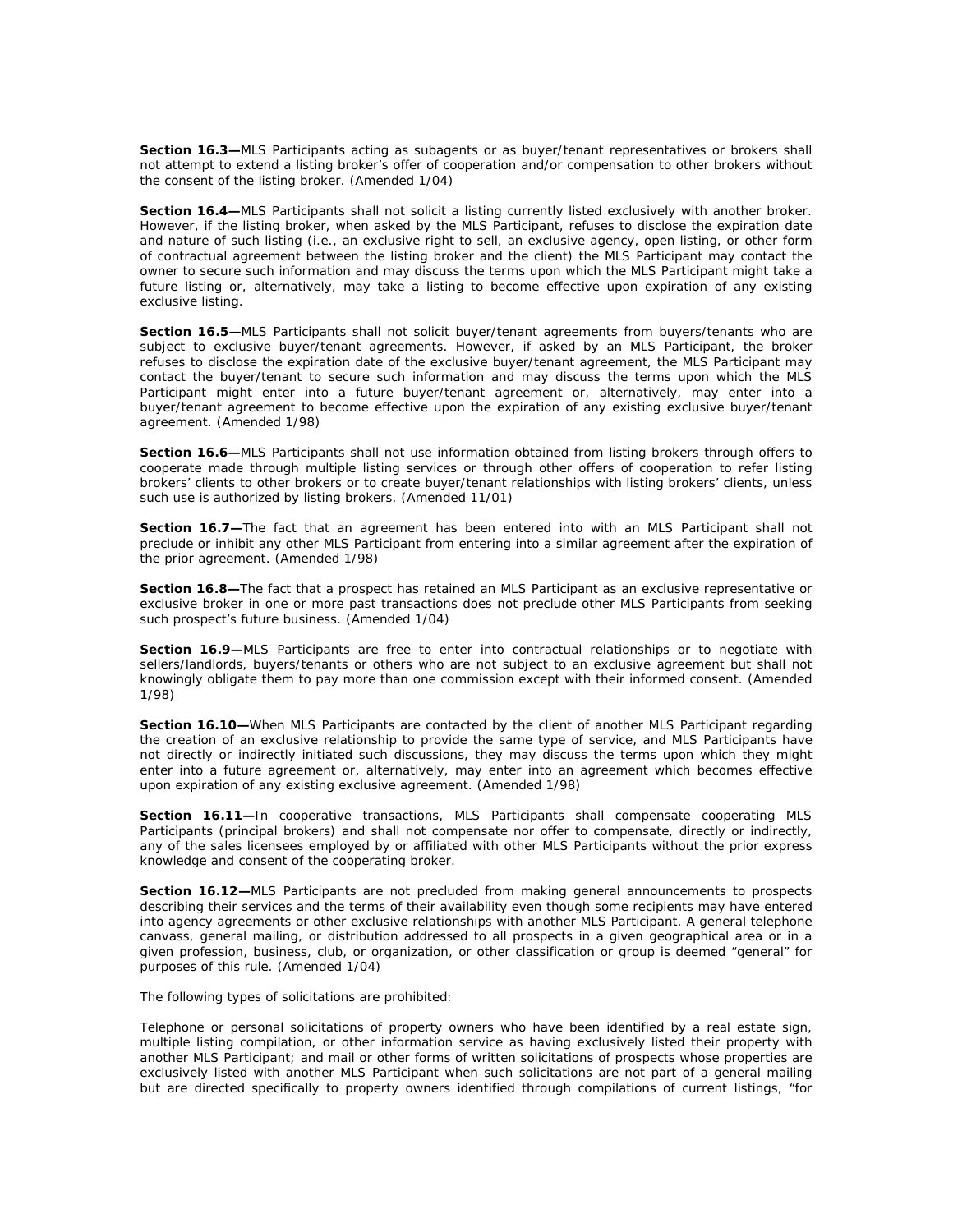sale" or "for rent" signs, or other sources of information intended to foster cooperation with MLS Participants. (Amended 1/04)

**Section 16.13–MLS** Participants, prior to entering into a representation agreement, have an affirmative obligation to make reasonable efforts to determine whether the prospect is subject to a current, valid exclusive agreement to provide the same type of real estate service. (Amended 1/04)

**Section 16.14—**MLS Participants, acting as buyers or tenants representatives or brokers, shall disclose that relationship to the seller/landlord's representative or broker at first contact and shall provide written confirmation of that disclosure to the seller/landlord's representative or broker not later than execution of a purchase agreement or lease. (Amended 1/04)

**Section 16.15—**On unlisted property, MLS Participants acting as buyer/tenant representatives or brokers shall disclose that relationship to the seller/landlord at first contact for that buyer/tenant and shall provide written confirmation of such disclosure to the seller/landlord not later than execution of any purchase or lease agreement. (Amended 1/04)

MLS Participants shall make any request for anticipated compensation from the seller/landlord at first contact.

**Section 16.16—**MLS Participants, acting as representatives or brokers of sellers/landlords or as subagents of listing brokers, shall disclose that relationship to buyers/tenants as soon as practicable, and shall provide written confirmation of such disclosure to buyers/tenants not later than execution of any purchase or lease agreement. (Amended 1/04)

**Section 16.17—**MLS Participants are not precluded from contacting the client of another broker for the purpose of offering to provide, or entering into a contract to provide, a different type of real estate service unrelated to the type of service currently being provided (e.g., property management as opposed to brokerage) or from offering the same type of service for property not subject to other brokers' exclusive agreements. However, information received through a Multiple Listing Service or any other offer of cooperation may not be used to target clients of other MLS Participants to whom such offers to provide services may be made. (Amended 1/04)

**Section 16.18—**MLS Participants, acting as subagents or buyer/tenant representatives or brokers, shall not use the terms of an offer to purchase/lease to attempt to modify the listing broker's offer of compensation to subagents or buyer/tenant representatives or brokers, or make the submission of an executed offer to purchase/lease contingent on the listing broker's agreement to modify the offer of compensation. (Amended 1/04)

**Section 16.19—**All dealings concerning property exclusively listed or with buyer/tenants who are subject to an exclusive agreement shall be carried on with the client's representative or broker, and not with the client, except with the consent of the client's representative or broker or except where such dealings are initiated by the client. (Amended 1/04)

Before providing substantive services (such as writing a purchase offer or presenting a CMA) to prospects, MLS Participants shall ask prospects whether they are a party to any exclusive representation agreement. MLS Participants shall not knowingly provide substantive services concerning a prospective transaction to prospects who are parties to exclusive representation agreements, except with the consent of the prospects' exclusive representatives or at the direction of prospects. (Adopted 1/03, Amended 1/04)

Section 16.20-Participants, users, and subscribers, prior to or after terminating their relationship with their current firm, shall not induce clients of their current firm to cancel exclusive contractual agreements between the client and that firm. This does not preclude Participants from establishing agreements with their associated licensees governing assignability of exclusive agreements. (Adopted 1/98)

**Section 16.21—**These rules are not intended to prohibit ethical, albeit aggressive or innovative business practices, and do not prohibit disagreements with other MLS Participants involving commission, fees, compensation, or other forms of payment or expenses.

**Section 16.22—**MLS Participants shall not knowingly or recklessly make false or misleading statements about competitors, their businesses, or their business practices.

**Section 16.23—**MLS participants' firm websites shall disclose the firm's name and state(s) of licensure in a reasonable and readily apparent manner.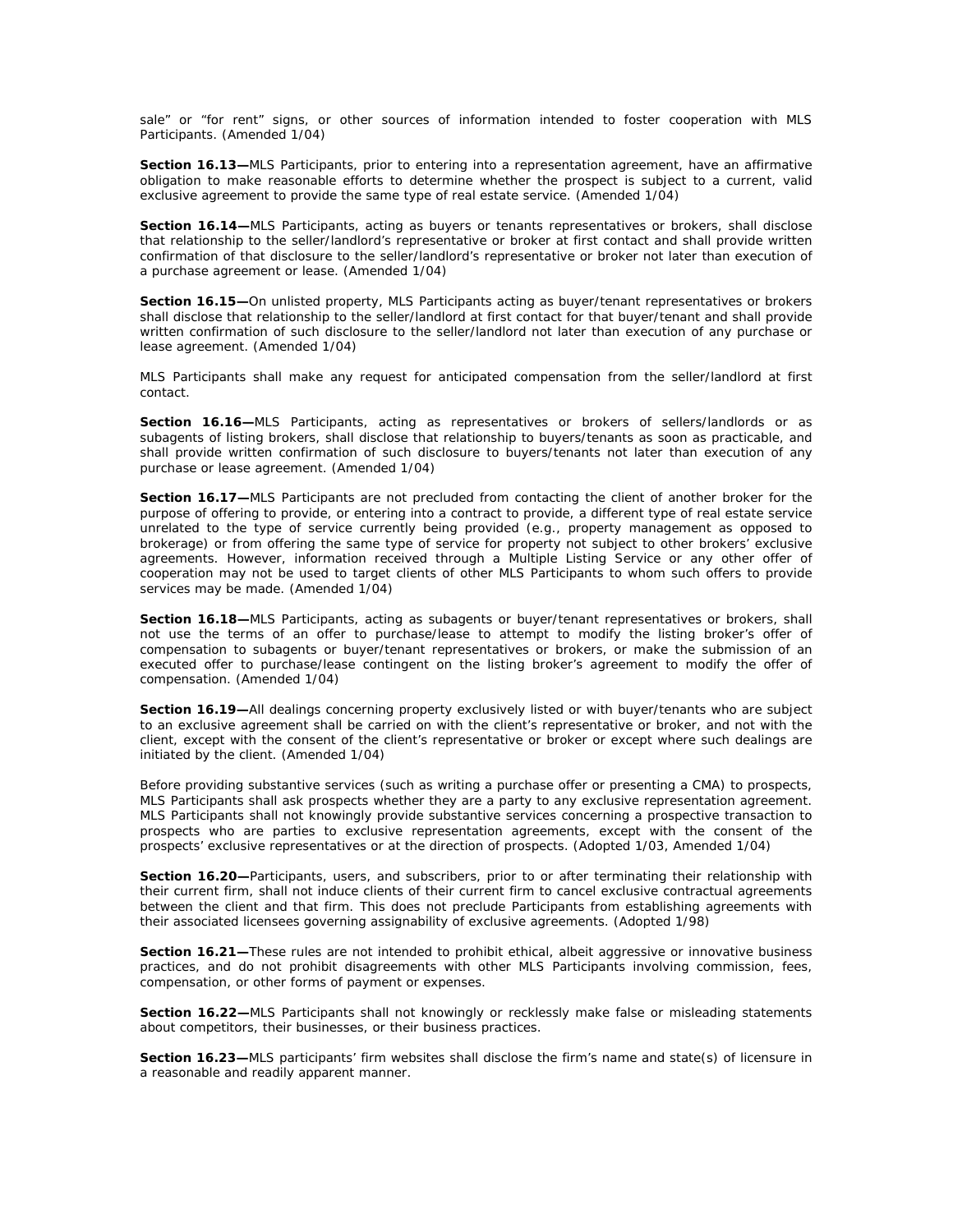**Section 16.24—**MLS participants shall present a ture picture in their advertising and representations to the public, including the URLs and domain names they use, and participants may not:

- 1. engage in deceptive or unauthorized framing of real estate brokerage websites
- 2. manipulate (e.g., presenting content developed by others) listing content in any way that produces a deceptive or misleading result; or
- 3. deceptively use metatags, keywords or other devices/methods to direct, drive, or divert Internet traffic, or to otherwise mislead consumers. *(Adopted 11/07)*

# **Orientation**

#### **Section 17 Orientation**

Any applicant for MLS participation and any licensee (including licensed or certified appraisers) affiliated with an MLS participant who has access to and use of MLS-generated information shall complete an orientation program of no more than eight (8) classroom hours devoted to the MLS rules and regulations and computer training related to MLS information entry and retrieval and the operation of the MLS within sixty (60) days after access has been provided. *(Amended 11/04)* 

# **Internet Data Exchange (IDX)**

**Section 18—IDX Defined:** IDX affords MLS Participants the option of authorizing display of their active listings on other Participants' Internet Web sites.

**Section 18.1—Authorization:** Participants' consent for display of their active listings by other participants pursuant to these rules and regulations is presumed unless a participant affirmatively notifies the MLS that the participant refuses to permit display (either on a blanket or on a listing-by-listing basis). If a participant refuses on a blanket basis to permit the display of that participant's listings, that participant may not download or frame the aggregated MLS data of other participants. Even where participants have given blanket authority for other participants to display their listings on IDX sites, such consent may be withdrawn on a listing-by-listing basis as instructed by the seller.

**Section 18.2—Participation:** Participation in IDX is available to all MLS Participants who are REALTORS® who are engaged in real estate brokerage and who consent to display of their listings by other Participants. This requirement can be met by maintaining an office or Internet presence from which Participants are available to represent real estate sellers or buyers (or both).

### **Section 18.2.1**

Participants must notify the MLS of their intention to establish an IDX site and must make their site directly accessible to the MLS for purposes of monitoring/ensuring compliance with applicable rules and policies.

### **Section 18.2.2**

Participants must protect IDX information from misappropriation by employing reasonable efforts to monitor and prevent "scraping" or other unauthorized accessing, reproduction, or use of the MLS database.

#### **Section 18.2.3**

Listings or property addresses of sellers who have directed their listing brokers to withhold their listing or property address from display on the Internet (including, but not limited to, publicly-accessible websites or VOWs) shall not be accessible via IDX sites. Notwithstanding this prohibition, listing brokers may display on their IDX sites or their other website(s) the listing or property address of consenting sellers.

### **Section 18.2.4**

Participants may select the listings they choose to display on their IDX sites based only on objective criteria including, but not limited to, factors such as geography or location ("uptown," "downtown," etc.), list price, type of property (e.g., condominiums, cooperatives, single-family detached, multi-family), cooperative compensation offered by listing brokers, type of listing (e.g., exclusive right-to-sell or exclusive agency), or the level of service being provided by the listing firm. Selection of listings displayed on any IDX site must be independently made by each participant*. (Amended 11/06)*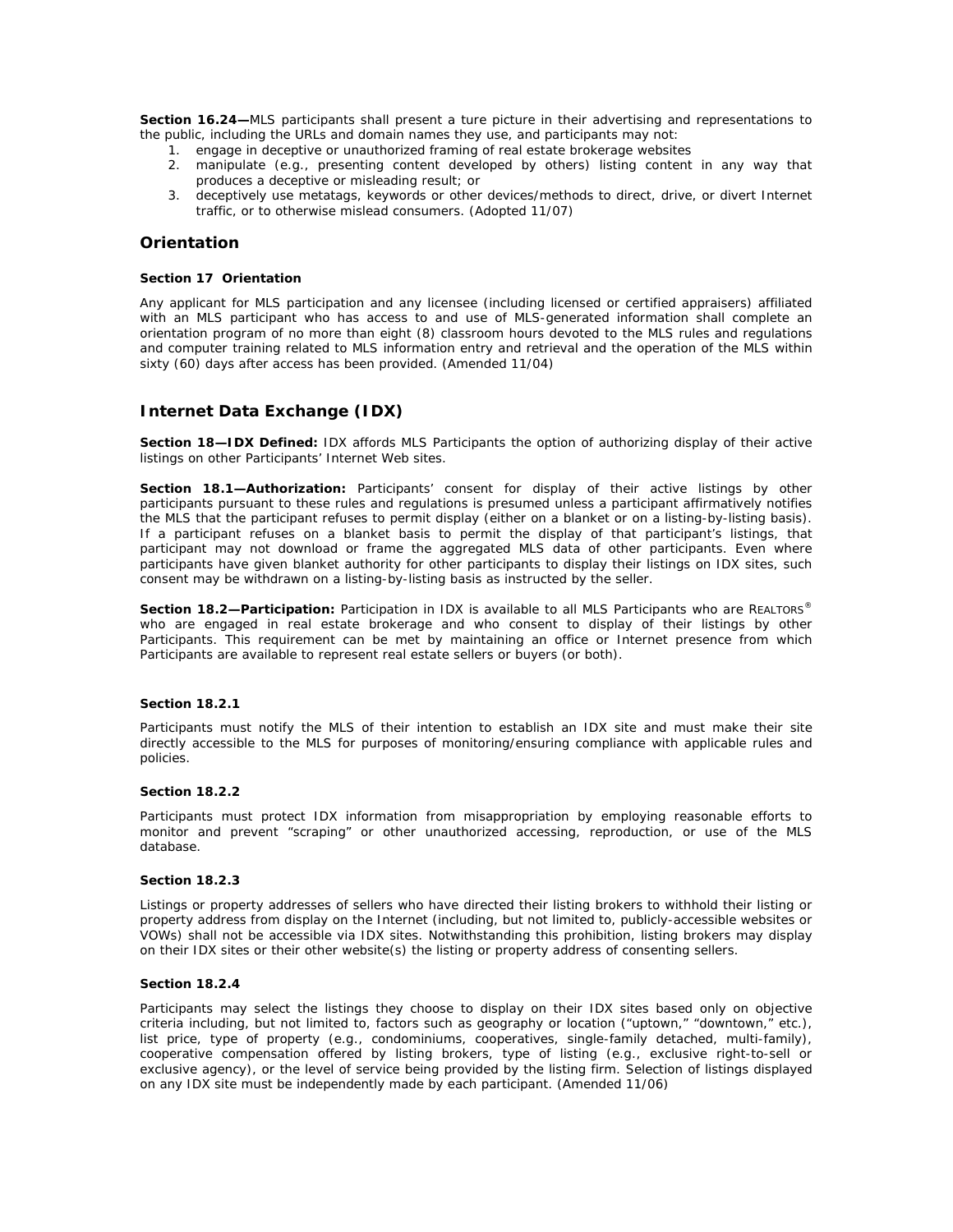### **Section 18.2.5**

Participants must refresh all MLS downloads and refresh all MLS data at least once every seven (7) days.

#### **Section 18.2.6**

Except as provided in these rules, an IDX site or a participant or user operating an IDX site may not distribute, provide, or make any portion of the MLS database available to any person or entity.

#### **Section 18.2.7**

When displaying listing content, a participant's or user's IDX site must clearly identify the name of the brokerage firm under which they operate in a readily visible color and typeface.

**Section 18.3 - Display:** Display of listing information pursuant to IDX is subject to the following rules:

**Section 18.3.1 -** Listings displayed pursuant to IDX shall contain only those fields of data designated by the MLS. Display of all other fields (as determined by the MLS) is prohibited. Confidential fields intended only for other MLS participants and users (e.g., cooperative compensation offers, showing instructions, property security information, etc.) may not be displayed on IDX sites.

**Section 18.3.2 -** Participants shall determine which listings or the types of listings they will display on their Web sites. Examples include property type ("condos," "single family detached," "multi-family," etc.), price, or location ("downtown").

**Section 18.3.3 -** Participants shall not modify or manipulate information relating to other Participants' listings. (This is not a limitation on site design but refers to changes to actual listing data.)

**Section 18.3.4 -** All listings displayed pursuant to IDX shall identify the listing firm in a readily visible color and typeface not smaller than the median used in the display of listing data

**Section 18.3.5 -** Non-principal brokers and sales licensees affiliated with IDX Participants may display information available through IDX on their own Web sites subject to their Participant's consent and control and the requirements of state law and/or regulation.

**Section 18.3.6 -** Listing information downloaded and/or otherwise displayed pursuant to IDX shall be limited to properties listed on an exclusive right to sell basis.

**Section 18.3.7- -**All listings displayed pursuant to IDX shall show the MLS as the source of the information.

**Section 18.3.8 -** Participants (and their affiliated licensees, if applicable) must refresh all downloads and refresh all data at least once every (7) days.

**Section 18.3.9 -** Participants (and their affiliated licensees, if applicable) shall indicate on their Web sites that IDX information is provided exclusively for consumers' personal, non-commercial use and may not be used for any purpose other than to identify prospective properties consumers may be interested in purchasing and that data is deemed reliable but is not guaranteed accurate by the MLS. The MLS may, at its discretion, require use of other disclaimers as necessary to protect participants and/or the MLS from liability.

**Section 18.3.10 -** The data consumers can retrieve or download in response to an inquiry shall be limited to (25) listings per search.

**Section 18.3.11 -** The right to display other Participants' listings pursuant to IDX shall be limited to a Participant's office(s) holding participatory rights in this MLS.

**Section 18.3.12 -** Listings obtained through IDX must be displayed separately from listings obtained from other sources, unless expressly permitted by MLS Reciprocal Agreement.

**Section 18.3.13 -** No portion of the IDX database shall be used or provided to a third party for any purpose other than those expressly provided for in these rules.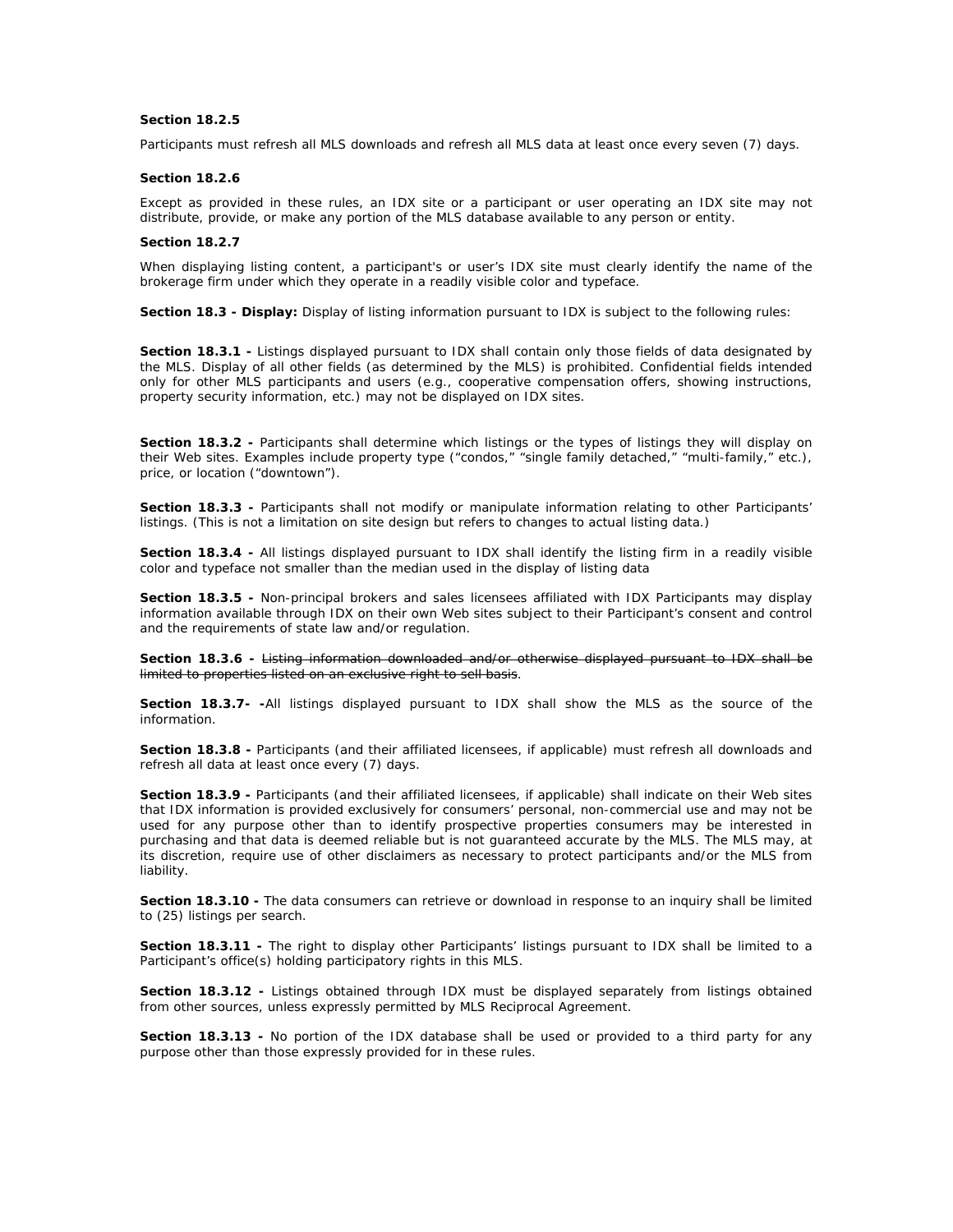**Section 18.3.14 -** Participants' IDX must protect MLS data from misappropriation by employing reasonable efforts to monitor for and prevent "scraping" and other unauthorized accessing, reproduction or use of the MLS database.

**Section 18.3.15 - Participants are required to employ appropriate security protection such as firewalls,** provided that any security measures required may not be greater than those employed by the MLS.

**Section 18.3.16 -** IDX operators must maintain an audit trail of consumer activity on the IDX site and make that information available to the MLS if the MLS believes the IDX site has caused or permitted a breach in the security of the data or a violation of MLS rules related to use by consumers.

**Section 18.4—Service Fees and Charges:** Service fees and charges for participation in IDX shall be as established annually by the Board of Directors. (Adopted 11/01, Amended 5/05)

---------------------------------------------------------------------------------------------------------------------- Amended: May 1995, February 1996, December 1997, December 1998, November 2001, December 2004, February 2007, February 2008, June 2008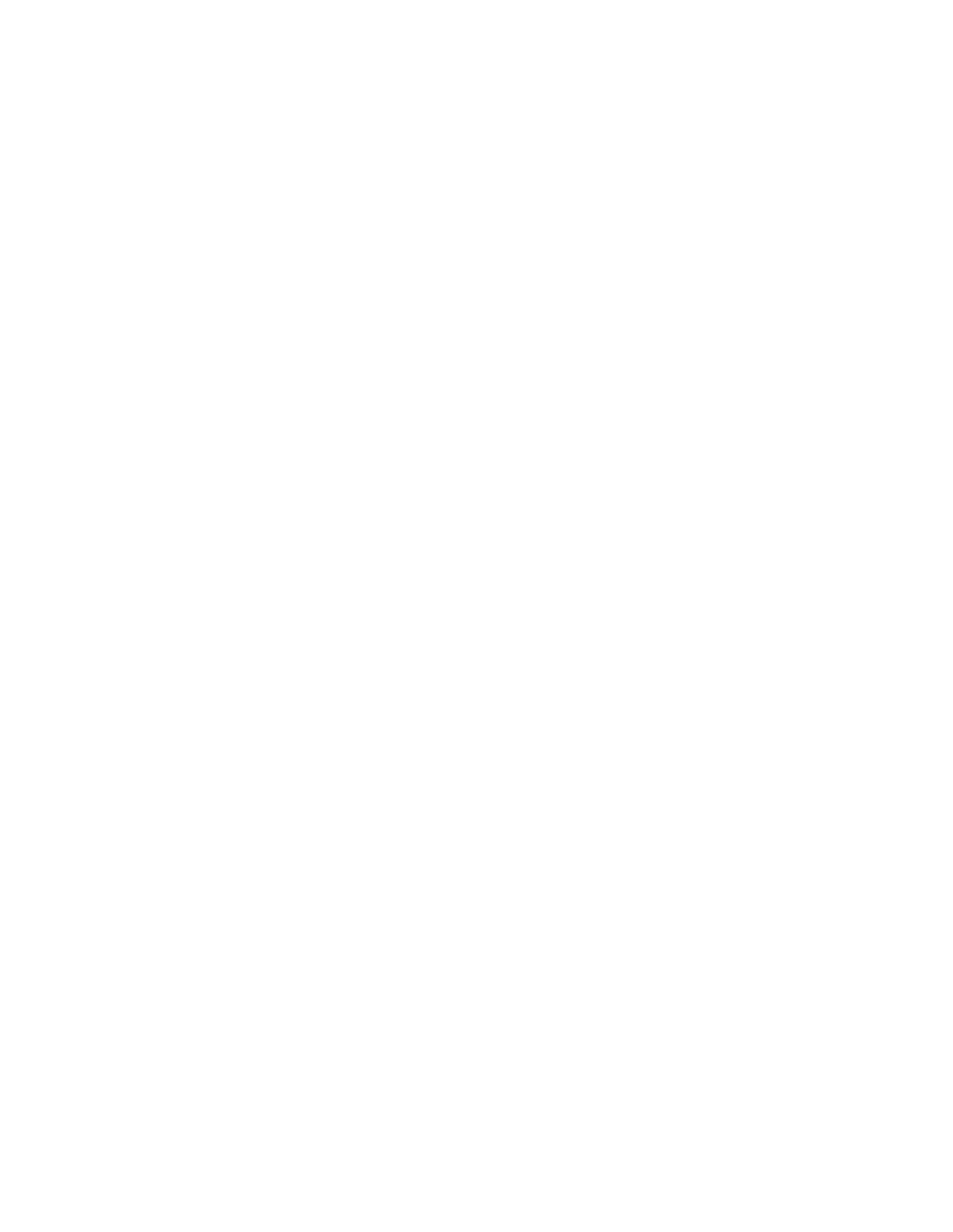# **Progressive MLS fining policy as follows:**

- 1. All MLS participants will be provided an email warning for each rule's first violation offense within a 12 month rolling time period and will have a 2 business day period in which to correct the violation without incurring a fine.
- 2. All MLS participants that violate the same MLS rule more than once within a 12 month rolling time period or fail to correct the first notice for each MLS rule violation within 2 business days will be fined accordingly. Violations are divided into two categories, *Serious* and *Minor*. (Amended 12/07)

# **SERIOUS MLS Rule Violations**

Violations of a *SERIOUS* MLS Rule:

- 2<sup>nd</sup> offense \$250
- 3rd offense \$500
- 4<sup>th</sup> offense \$1000

The following MLS Rules are classified as *SERIOUS* violations and fined in accordance with the recently adopted progressive MLS fining policy – all other rules not detailed herein shall be categorized as *MINOR*:

- a) The MLS does not permit the placement of names, phone number, email address, web address (contact information) or other information of this nature that is not descriptive in nature and relevant to an accurate portrayal of the property being marketed, to be placed in the remarks, directions, internet remarks or photo sections of a listing. Photos or Virtual Tours submitted with a listing must be free of advertising logos or images or any kind of agent information superimposed or inserted in the photo.
- b) No access information can be entered in the Remarks, Directions or Inet Remarks section of the listing. This includes Lock-box combinations, Alarm Codes, Gate Codes or Open House information
- c) For failing to enter the correct 4 digit MLS Area code on a listing and correct folio number
- d) Any compensation offered to Selling Broker may be placed only in the Broker's Remarks or the designated commission fields and must contain \$ or % symbol. (Adopted 1/06, Amended 12/07)
- e) Listing abuse listings may not be inactivated through the change of status and reentered obtaining a new MLS number in order to make it appear to be a new listing. The only valid reason for changing a listing number is a new listing agreement executed by a new agent/new company or a new listing agreement with the same broker dated at least 30 days after expiration, withdrawal or cancellation of the prior agreement. (Adopted 12/07)
- f) Unauthorized access fine for each occurrence wherein any Participant/User that allows access to an unauthorized person. (Adopted 12/07)
- g) For failure to report the correct sale price as reported of the HUD-1 on closed listings(Adopted 12/07)
- h) For entering a property without an valid exclusive listing agreement(Adopted 12/07)
- i) For entering data in a knowingly and willful manner in an attempt to subvert the automated data quality controls of the MLS. (Adopted 12/07)

# **MINOR MLS Rule Violations**

 Violations of a *MINOR* MLS Rule: 2<sup>nd</sup> offense \$100 3rd offense \$250 4<sup>th</sup> offense \$500 5<sup>th</sup> offense \$1000

The following MLS Rules are classified as *MINOR* violations of MLS Rules:

- a) For failing to maintain accurate ECD "Expected Closing Date" within a 5 business day window (Adopted 12/07)
- b) For failure to disclose Limited Service Representation (LR)
- c) For failure to disclose a Dual/Variable Rate Commission
- d) For failure to report the correct Selling Office and Selling Agent on closed listings (Adopted 12/07)